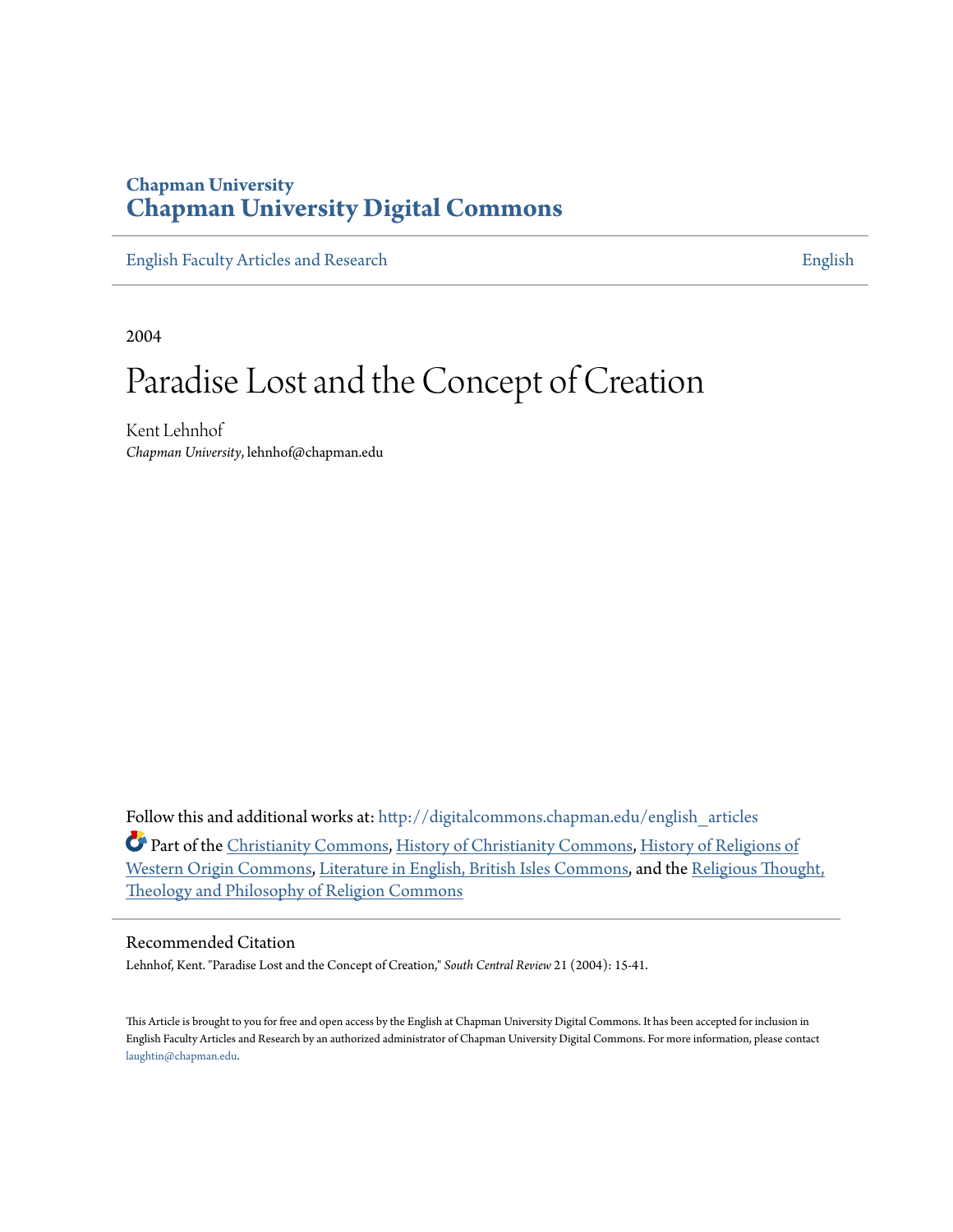# Paradise Lost and the Concept of Creation

#### **Comments**

This article was originally published in *[South Central Review](https://www.press.jhu.edu/journals/south_central_review/)*, volume 21, in 2004.

#### **Copyright**

Johns Hopkins University Press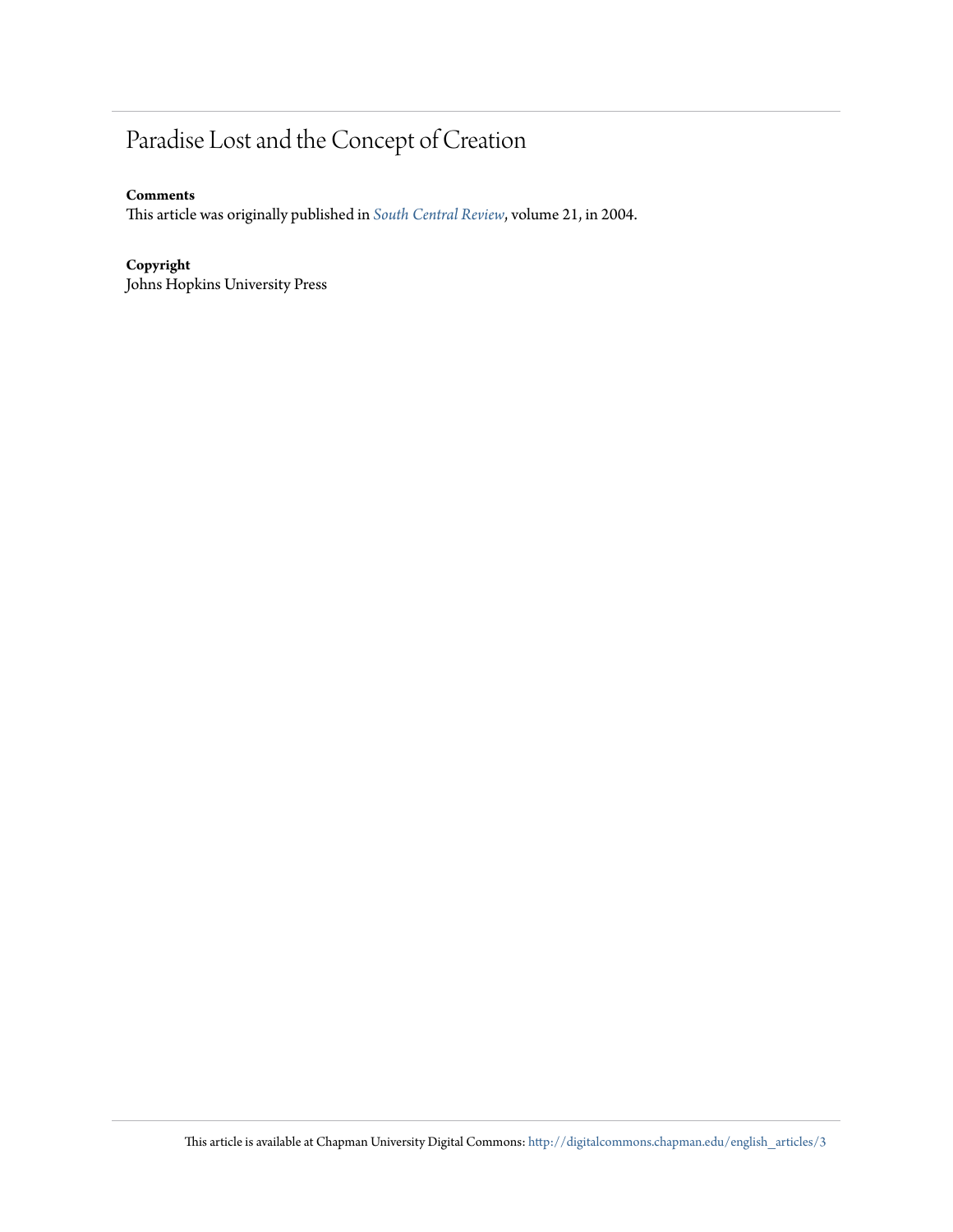## Paradise Lost and the Concept of Creation

*Kent R. Lehnhof, Duke University*

SCHOLARS HAVE LONG RECOGNIZED that the process of creation is crucial to Milton's poetry. Almost sixty years ago W. B. C. Watkins affirmed that creation is "deeply interfused" in Milton's *Paradise Lost*. Pointing out that Milton "never lets us forget from beginning to end the Divine creative process," Watkins concludes that creation "is both [the] substance and structure of his epic."1 Subsequent critics have confirmed this claim, commenting at length upon the ways in which acts of creation anchor Milton's epic. As Michael Lieb points out: "Creation is so important to the action of *Paradise Lost*, [that] most scholars have had something to say about its presence in Milton's epic."<sup>2</sup> Lieb's own book-length engagement with *Paradise Lost* emerges from the insight that "the idea of creation in all its aspects" serves as the "common referent by which the oppositions of the poem find expression."3 In spite of all this critical attention, however, I believe that we have yet to take the full measure of Milton's interest in acts of creation. For Milton, creation is more than a compelling metaphor or elaborate image of divine power. Rather, creation constitutes the very essence of deity. This state of affairs arises from Milton's single-minded subscription to a materialist monism which asserts that all life originates in and is composed of one and the same substance.

According to Milton, the universe was not created *ex nihilo* but rather *de deo*; everything was fashioned from the singular substance of the Father. The Father's substance thus constitutes the "one first matter" out of which "all things proceed" (5.469–72).4 This *de deo* genesis ennobles each and every existent, for it provides a material link between creation and the Creator. Since everything is to some degree a part of the Father, everything is to some degree divine. In the same way that Milton's monist logic lends a touch of godliness to all of creation, however, it simultaneously unsettles orthodox ideas about the identity of God.

As Michael Bauman explains, orthodox Christianity at the time of Milton attributes to God a unique substance, a divine *ousia*, that belongs exclusively to God: "Within the orthodox trinitarian scheme . . . the divine *ousia* is unequivocally the possession of the Godhead only,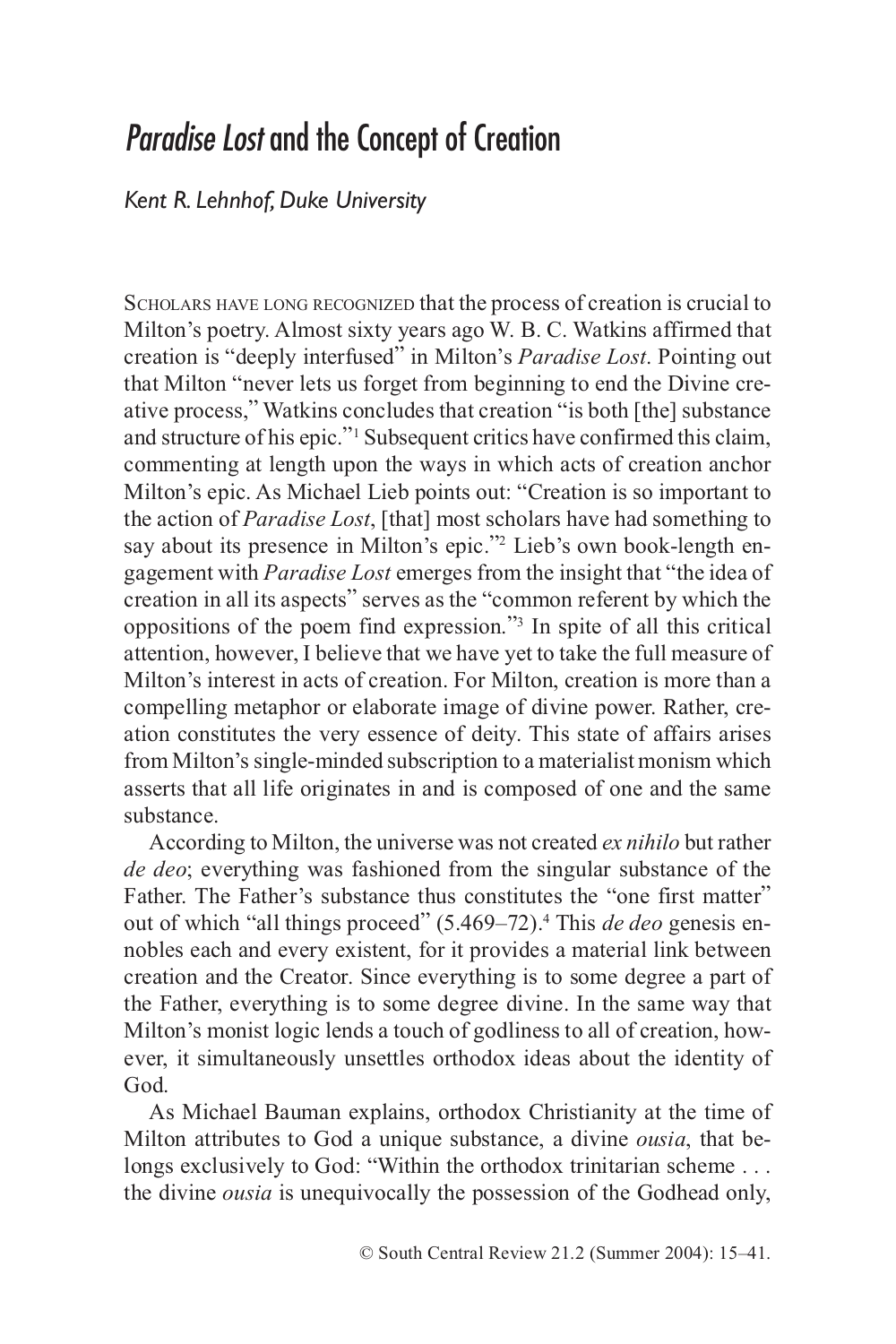and is in no way common to beings not themselves absolutely divine."5 Thus, the divine *ousia* of God serves to differentiate him from all other existents and in this way sets him apart as a unique being—the one and only true God. Within Milton's theological framework, however, the Father possesses no compositional originality and thus cannot be separated from the rest of the universe on the basis of some divine materiality. Simply possessing divine substance is insufficient to establish God's supernatural supremacy, for everything that exists in Milton's universe partakes of the same substance as God. As Bauman observes, the idea of a "divine *ousia*" cannot operate as the defining attribute of deity in Miltonic contexts because everything in the Miltonic universe is made from the same substance as the Father: "Those who possess [God's] 'substantia' are not necessarily God, because in Milton's universe *all created things whatsoever*, from archangels down to aardvarks and anthracite coal, share the same 'substantia.'" Thus, for Milton, substantial similarity to God cannot serve as "the infallible hallmark of true divinity."6

Since divinity cannot be established by reference to a divine composition, Milton's materialist monism requires that deity be defined otherwise. In the course of this essay, I will demonstrate that the alternative definition of deity operating in *Paradise Lost* grounds itself in the concept of creation. In Milton's epic, deity is a function of creation. God is god by virtue of his singular role in the Genesis of the universe.

The conviction that God's deity derives from his ability to create grows out of the idea that every creature is indebted to its author for bestowing upon it the gift of life or being. Because this gift demands gratitude as long as it is enjoyed, each creature finds itself in a position of life-long indebtedness to its Maker. It is this condition of eternal arrearage that Satan describes as "the debt immense of endless gratitude, / So burthensome still paying, still to ow" (4.52–53). Although Satan yearns to disown this creaturely debt, the epic asserts the futility of all such efforts. In *Paradise Lost*, authorship produces obligations that are inexorable and power relations that are impermutable. According to the schema Milton elaborates in the poem, one masters what one makes. Because God has authored everything, he is authorized to rule everything. The Father's primary role in the creation of the universe thus installs him in a position of supreme power over that universe. His deific sovereignty is a direct result of his generative ability.<sup>7</sup>

Although I would argue that this creation-based concept of deity is principally motivated by Milton's monism, it is interesting to note the ways in which Milton's ideas about divine authorship and authority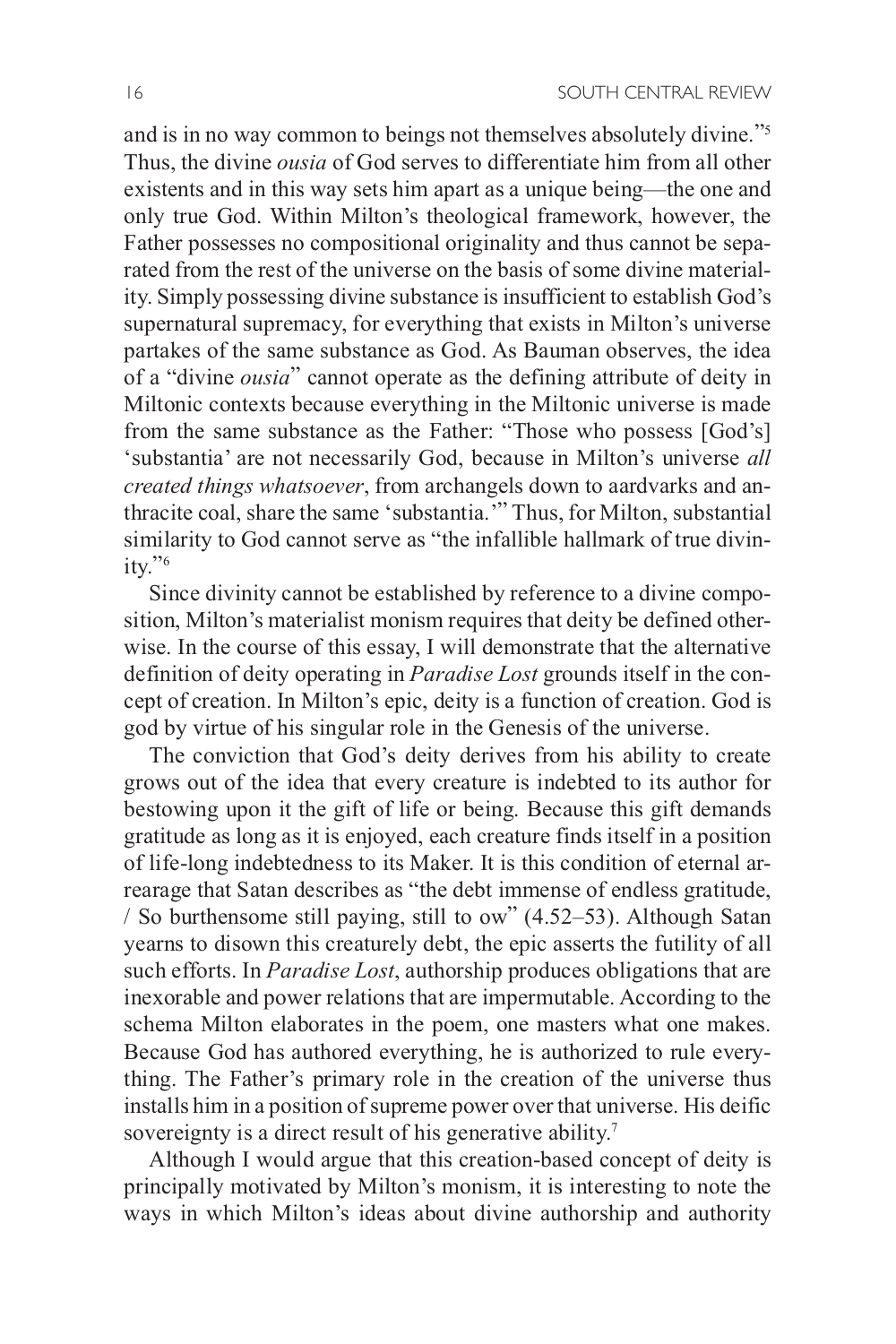overlap with the new notions of literary authorship that develop during Milton's lifetime. As several historians of the English book trade have indicated, early modern authors were granted little or no control over their textual productions. Authors were precluded from owning their texts, for printing laws afforded ownership only to registered members of the Stationers' Company. As Stephen Dobranski explains:

> Members of the Stationers' Company who obtained a text by any means could have it entered in the *Stationers' Register* to obtain legal ownership. If a Stationer wanted to print an author's work, the author could do little but provide the printer with a good copy so as to prevent the circulation of a poorly made edition.<sup>8</sup>

Although the disenfranchisement of the early modern author did not officially alter until the Copyright Act of 1709, cultural views concerning authorial rights underwent significant change in the latter half of the seventeenth century. As Dobranski reports, stationers began to draw upon authorial authority in order to sell books, "extolling the merit of their wares by claiming to publish an author's authentic, original manuscripts."<sup>9</sup> As authorship came to connote a kind of authority, authors were increasingly empowered insofar as the publication and circulation of their texts were concerned. The publication of *Paradise Lost* in 1667 dramatically announced the advent of the "modern author"—the author who holds a continuing claim over his or her work and enjoys the ability to dispose of it on his or her own terms—for Milton became the first writer in English history to receive a formal contract acknowledging his proprietary rights in his work and paying him to transfer these rights over to the printer.

It is not coincidental that Milton was the first to enter into a publication arrangement of this kind, for his was one of the earliest and most insistent voices to assert the rights of the author. In what copyright historian Mark Rose identifies as "the earliest statement I know which speaks of the author in something like the modern mode as a proprietor," Milton refers in *Areopagitica* to "the just retaining of each man his several copy, which God forbid should be gainsaid."<sup>10</sup> Although Rose suspects that Milton's remark in *Areopagitica* speaks to a stationer's copyright rather than an author's copyright, he points out that Milton unequivocally proclaims the proprietary privileges of the author six years later in *Eikonoklastes*, where Milton contends that authors have an inalienable right to their texts. In the 1650 tract Milton confidently in-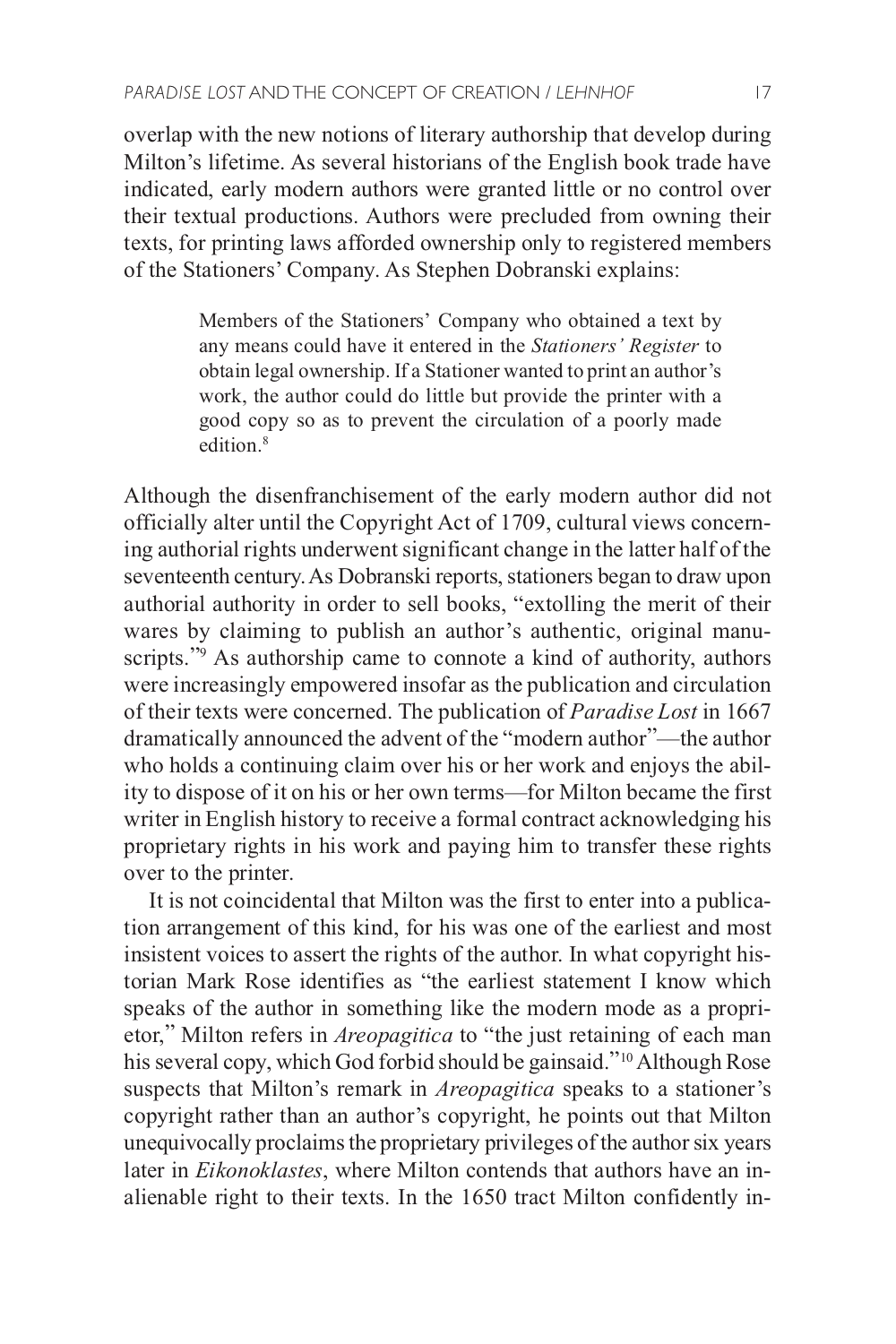vokes "human right, which commands that every Author should have the property of his own work reservd to him after death as well as living."11 By the middle of the century, then, Milton expresses the conviction that authorship communicates to the author complete control over that which is authored. In this manner, Milton's position on copyright neatly intersects with his stance on divine sovereignty. According to Milton, both the book trade and the universe are governed on the basis of creation: Authorship is authority.

The creation-based concept of authority that informs Milton's thought spurs him in *Paradise Lost* to worship God (and justify his ways) by celebrating all of the divine actions that give rise to the universe and its inhabitants. Throughout the epic Milton declares God's sovereignty by describing God's fecundity. But the theological model of deity that incites Milton's rehearsal of divine creation constrains that very rehearsal. As Regina Schwartz has astutely observed, Milton's fascination with God's creative ability is fraught with uncertainty:

> Milton was preoccupied with origins. He wrote of the origin of the cosmos, the birth of his god, the birth of the first man and the first woman, the first utterance, the first interpretation, the first temptation, the first rebellion, the first home, and the first exile. . . . And yet for all of his preoccupation with origins, Milton approached the subject uneasily in *Paradise Lost*. There, he is not certain that beginnings are accessible, and, if they are, he is not sure that they can be expressed guiltlessly. His creation stories are always mediated—by accounts and accounts of accounts—by Raphael, by Uriel, by angelic hymns, by the reconstructions of memory, and by a theory that casts doubt on the ability of language to convey origins at all.<sup>12</sup>

I contend that this conflicted condition is caused by the role creation plays in Milton's conception of God. Because the ability to create operates in Milton's mind as the defining feature of deity, his reticence in regards to creation expresses the pious fear of looking too closely, of exposing too clearly the mechanisms whereby deity is determined and expresses itself. Afraid of diminishing God by publishing too profanely those processes from which godhood derives, Milton allays his creation narratives, rehearsing the events through the mouths of mediators and couching the events in equivocal theories of accommodation and analogy.

In spite of this uncertainty, it is obvious that issues of origin and creation are crucial to Milton's epic. It is not insignificant that Adam's very first utterance in the poem does not proceed for more than a line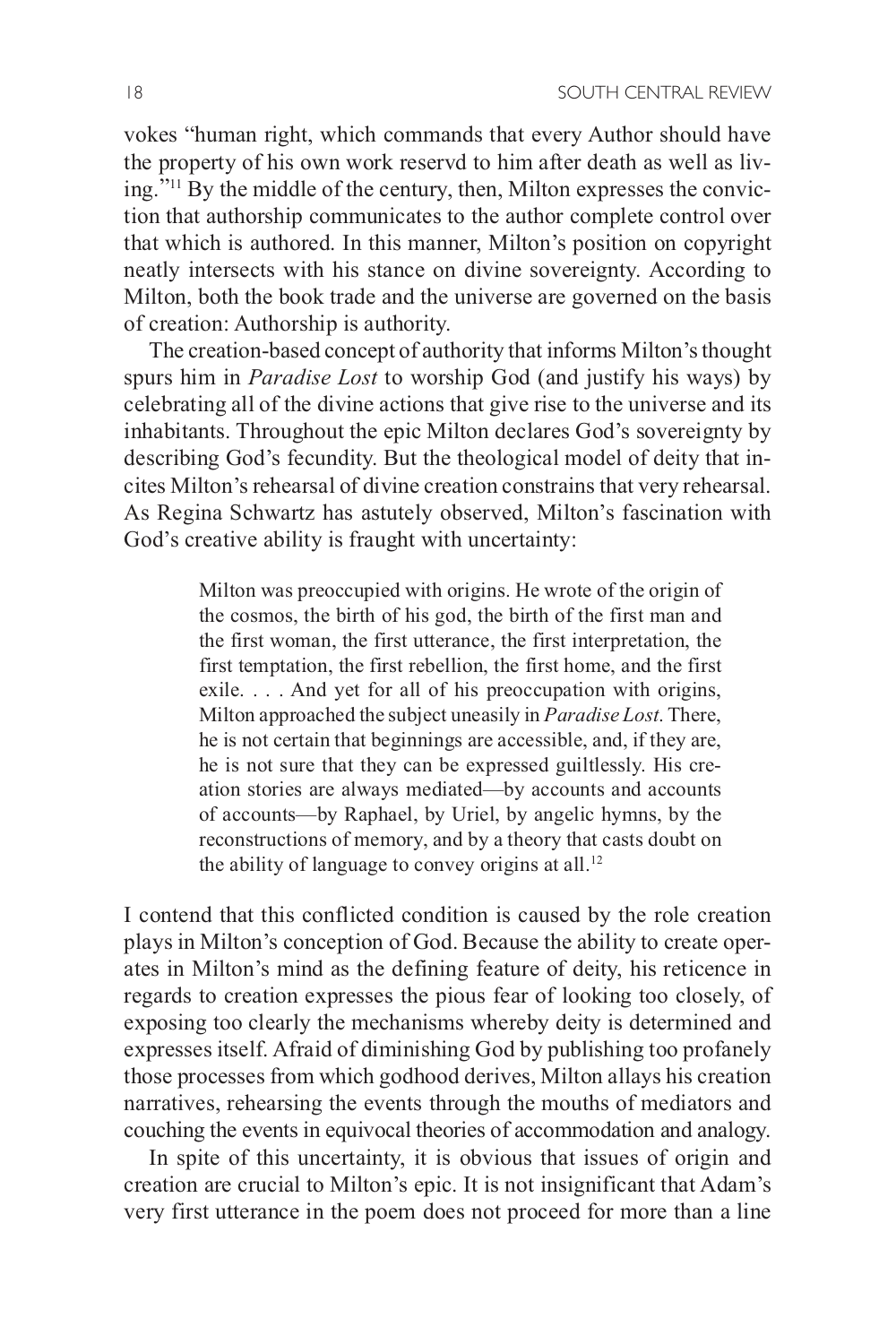and a half before referring to "the power / That made us, and for us this ample World" (4.412–13). When Adam and Eve tell the stories of their respective "births," we learn that both sought to discover the source of their existence and the nature of their creator immediately upon gaining self awareness. As Eve recounts:

> That day I oft remember, when from sleep I first awak't, and found my self repos'd Under a shade of flours, much wondring where And what I was, whence thither brought, and how. (4.449–52)

Eve's first impulse is to ascertain the identity of her creator. Adam expresses an identical instinct. His birth-narration goes a step further, though, disclosing not only a desire to discover the source of his existence but also explaining the motive driving that desire:

> As new wak't from soundest sleep Soft on the flourie herb I found me laid . . . But who I was, or where, or from what cause, Knew not; to speak I tri'd, and forthwith spake, . . . Ye Hills and Dales, ye Rivers, Woods, and Plaines, And ye that live and move, fair Creatures, tell, Tell, if ye saw, how came I thus, how here? Not of my self; by some great Maker then, In goodness and in power præeminent; Tell me, how may I know him, how adore, From whom I have that thus I move and live. (8.253–54, 270– 71, 275–81)

Adam wants to know his creator so that he can adore him. His ontological investigations aim to define the structures of authority that shape his world and delineate the obligations these structures impose upon him. Both Adam and Eve intuitively understand the Miltonic premise that universal relations of power are drawn along the lines of creation. As soon as they draw breath, they endeavor to worship their begetter.

The causal connection between recognizing one's status as creature and revering one's creator is made explicit in the couple's two recorded prayers, the nightly orison of Book Four and the matinal invocation of Book Five. The first of these prayers springs spontaneously from Adam and Eve as they consider the sky, air, earth, and heaven that the Father has created: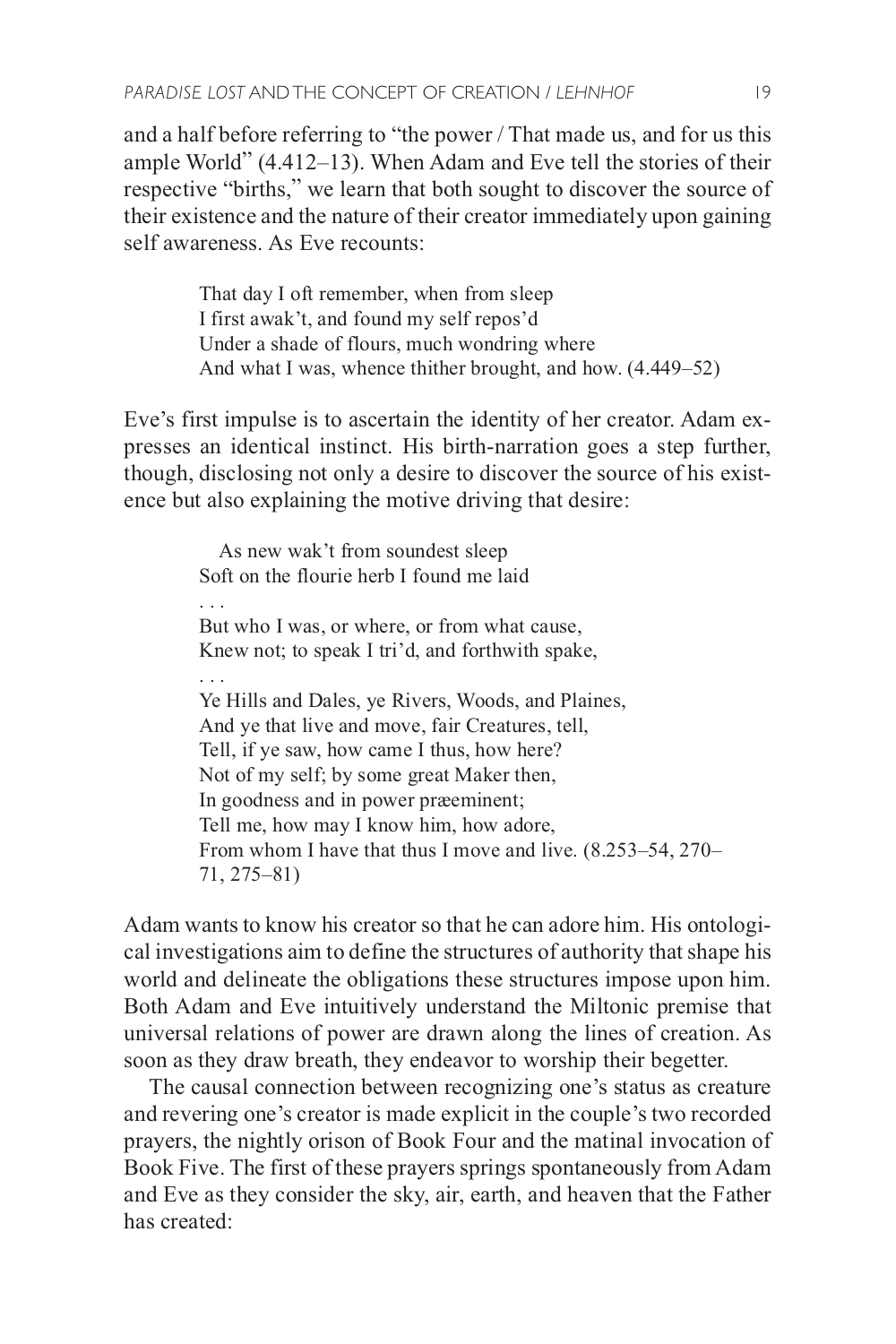Thus at thir shadie Lodge arriv'd, both stood, Both turnd, and under the op'n Skie ador'd The God that made both Skie, Air, Earth, and Heav'n Which they beheld, the Moons resplendent Globe And starrie Pole. (4.720–24)

The phrasing of the impromptu prayer reinforces the idea that reverence is being rendered to the Father as a result of his authorial might. The pair identify the object of their prayer as "Maker Omnipotent," and set out the terms of their devotion with the declaration: "Thou also mad'st the Night, / Maker Omnipotent, and thou the Day" (4.724–25). Adoration is elicited by God's ability to create.

A similar appreciation of God's fecundity motivates the morning petition. As in the evening invocation, contemplation of God's creation provides the occasion of the morning prayer: Adam and Eve begin by declaiming: "These are thy glorious works, Parent of good" (5.153). After lamenting their inability to ponder any but the Father's "lowest works," the pair nevertheless proclaim that even these "declare / Thy goodness beyond thought, and Power Divine" (5.158–59). The syntax is carefully composed in accordance with Milton's theology, indicating that the creatures God has made (the "lowest works") offer witness of his divinity ("declare / Thy . . . Power Divine").

But the morning orison, unlike the evening prayer, is more than an impressive catalog of God's creation. Adam and Eve's daytime prayer goes a step further, inviting all creatures to join in the worship due their creator: "In Heav'n, / [And] on Earth joyn all ye Creatures to extoll / Him first, him last, him midst, and without end" (5.163–65). This general invitation is then made specific as Adam and Eve call upon individual aspects of creation. The sun and moon are urged to "resound / His praise, who out of Darkness call'd up Light"; the air and elements are exhorted to render "to our great Maker still new praise"; and the mists and vapors are admonished to rise "in honour to the Worlds great Author" (5.178–88). Apparently, Adam and Eve's encouragement is unnecessary, for the narrator elsewhere informs us that the Earth and its animal inhabitants are continually engaged in adoration of their author. At dawn, the narrator explains,

> All things that breathe, From th'Earths great Altar send up silent praise To the Creator, and his Nostrils fill With grateful Smell. (9.194–97)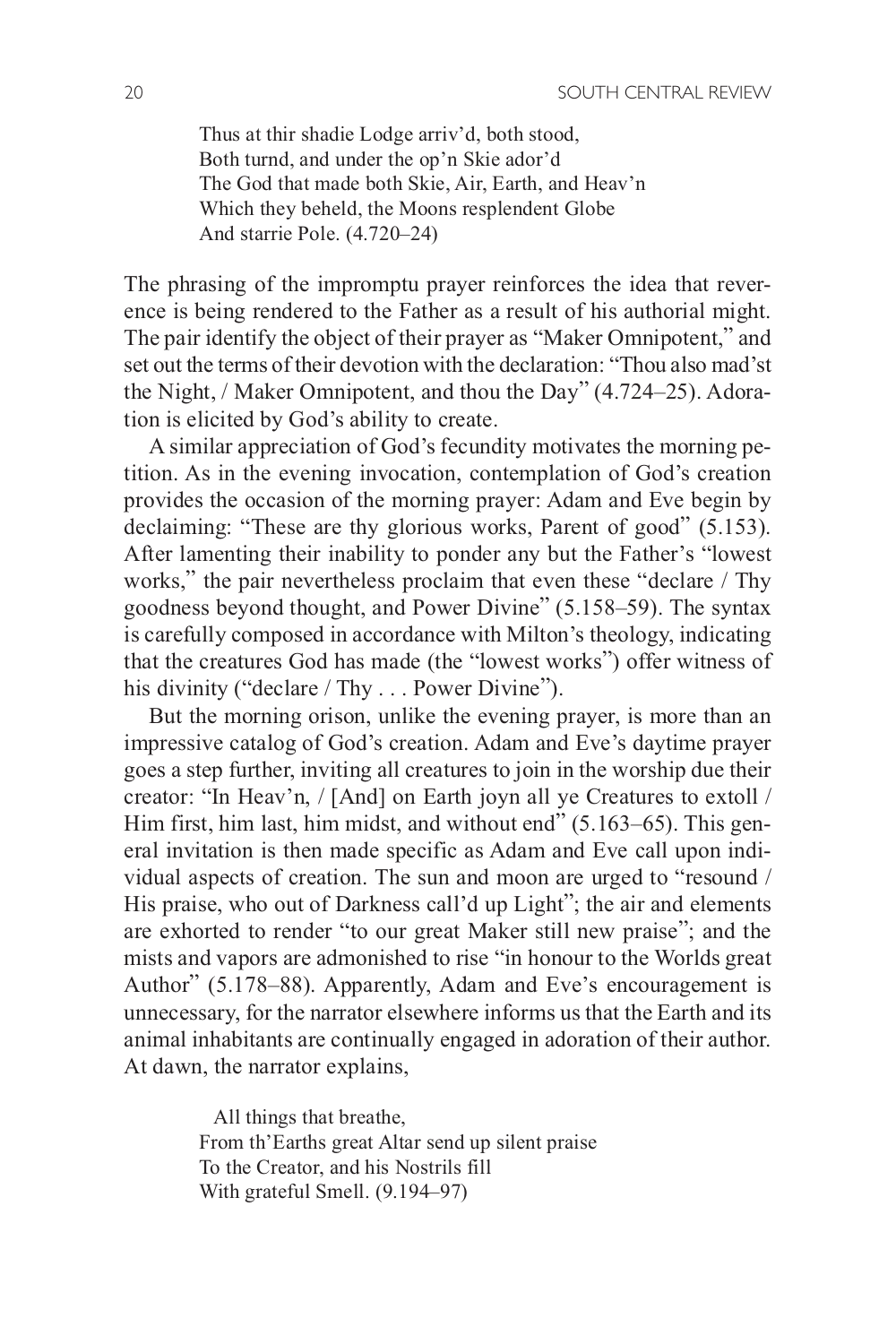The arrival of morning in Eden is commemorated with an outpouring of admiration for the power of the great Creator. Even when its inhabitants are asleep, the Earth continues to echo with praises prompted by an appreciation of God's creative ability. As Adam tells Eve:

> Millions of spiritual Creatures walk the Earth Unseen, both when we wake, and when we sleep: All these with ceasless praise his works behold Both day and night: how often from the steep Of echoing Hill or Thicket have we heard Celestial voices to the midnight air, Sole, or responsive each to others note Singing thir great Creator. (4.677–84)

Whether intoned by Adam and Eve, exhaled by the animals of Eden, or sung by spiritual visitors, the various prayers offered in the epic indicate that the Father merits submission because he has made all that exists.

Instances of law-giving in *Paradise Lost* also demonstrate that God's authority derives from his authorship. Just before issuing to Adam the terms and conditions of his paradisal state, God proclaims: "Whom thou sought'st I am,  $/ \dots$  Author of all this thou seest / Above, or round about thee or beneath" (8.316–18). No additional justification for the succeeding prohibitions is offered or asked: God's status as creator fully legitimizes his authority as law-giver. Raphael's later visit, designed to reiterate the injunction against eating the forbidden fruit, similarly structures its prohibition around assertions of authorship. The angel begins his admonition by alluding to Adam and Eve's origins:

> O *Adam*, one Almightie is, from whom All things proceed, and up to him return, If not deprav'd from good, created all Such to perfection, one first matter all, Indu'd with various forms various degrees Of substance, and in things that live, of life. (5.469–74)

Establishing that Adam and Eve have been fashioned by the Almighty, Raphael simultaneously establishes their obligation to obey the Almighty. From this point, the angel need do nothing more than explain what God wishes, for his unfallen audience fully accepts the debt of obedience that they owe their creator. As Adam fervently professes: "We never shall forget to love / Our maker, and obey him whose command / Single,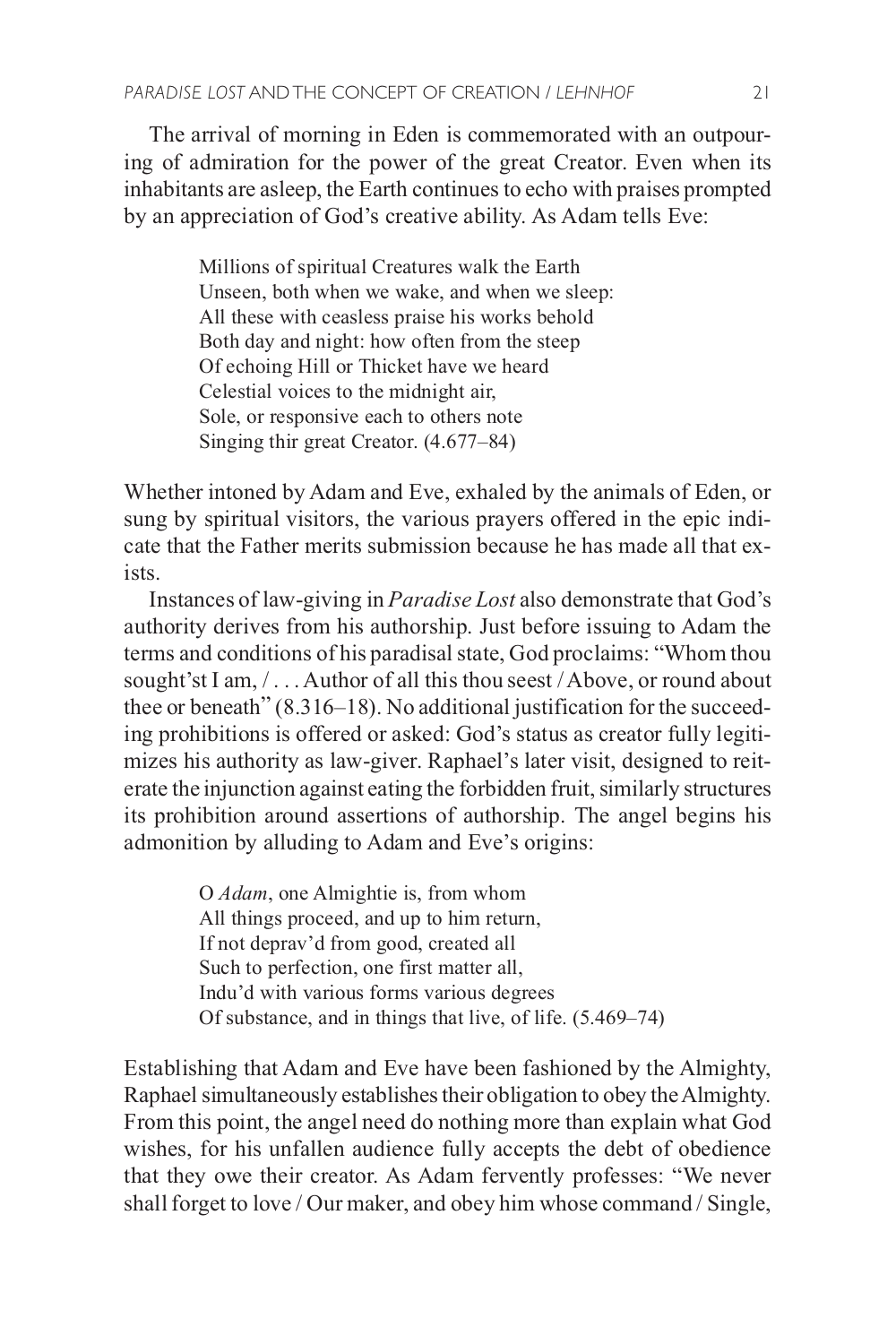is yet so just" (5.550–52). Adam acknowledges the justice of his maker's authority so completely that he cannot even imagine opposing him: "Can we want obedience then / To him, or possibly his love desert / Who formd us from the dust?"  $(5.514-16)$ .

Raphael's understanding of divine authority and authorship is rooted in personal experience, for this schema of sovereignty also functions in heaven. It is clear that celestial law-giving, like terrestrial law-giving, is underwritten by a creation-based ideology. When the Father demands that every angel bow beneath the Son, he sets the terms for this submission by asserting that all whom he is about to address owe him allegiance as his progeny: "Hear all ye Angels, Progenie of Light, / . . . / Hear my Decree, which unrevok't shall stand" (5.600–02).

Although the created condition of all the angels is explicitly invoked on the afternoon of the Son's begetting, it is implicitly operating at all other times. According to Raphael, heavenly unity stems from a universal acceptance of God's paternal position. He tells Adam that angels are

> wont to meet . . . oft in Festivals of joy and love Unanimous, as sons of one great Sire Hymning th' Eternal Father. (6.93–96)

Celestial unity is established and maintained by the fact that each angel identifies himself as a son of the "one great Sire." Heavenly society is predicated upon a common recognition and common celebration of the Father's paternity.

Raphael's remark also suggests that the praises sung in heaven, like the praises sung on earth, center in God's status as the universal father. Other passages in the epic confirm this conclusion. After witnessing God's feat of bringing about the "Birth-day of Heav'n and Earth," the hosts of heaven straightaway erupt into shouts of joy. Playing upon their golden harps, the angels "hymning prais'd / God and his works, Creatour him they sung" (7.256–59). When the angels resume their ovation later in the book, they continue to emphasize his acts of authorship, hailing God as "the great Creator from his work returnd" (7.567). The angelic song that concludes Book 7 reiterates the now-familiar reason for reverence: "Creation and the Six dayes acts they sung, / Great are thy works, *Jehovah*, infinite / Thy power" (7.601–03). The last line of this prayer concisely professes the connection between creation and power. Supplying a single word makes the connection even more clear: "Great are thy works, *Jehovah*, [therefore] infinite / Thy power." Because author-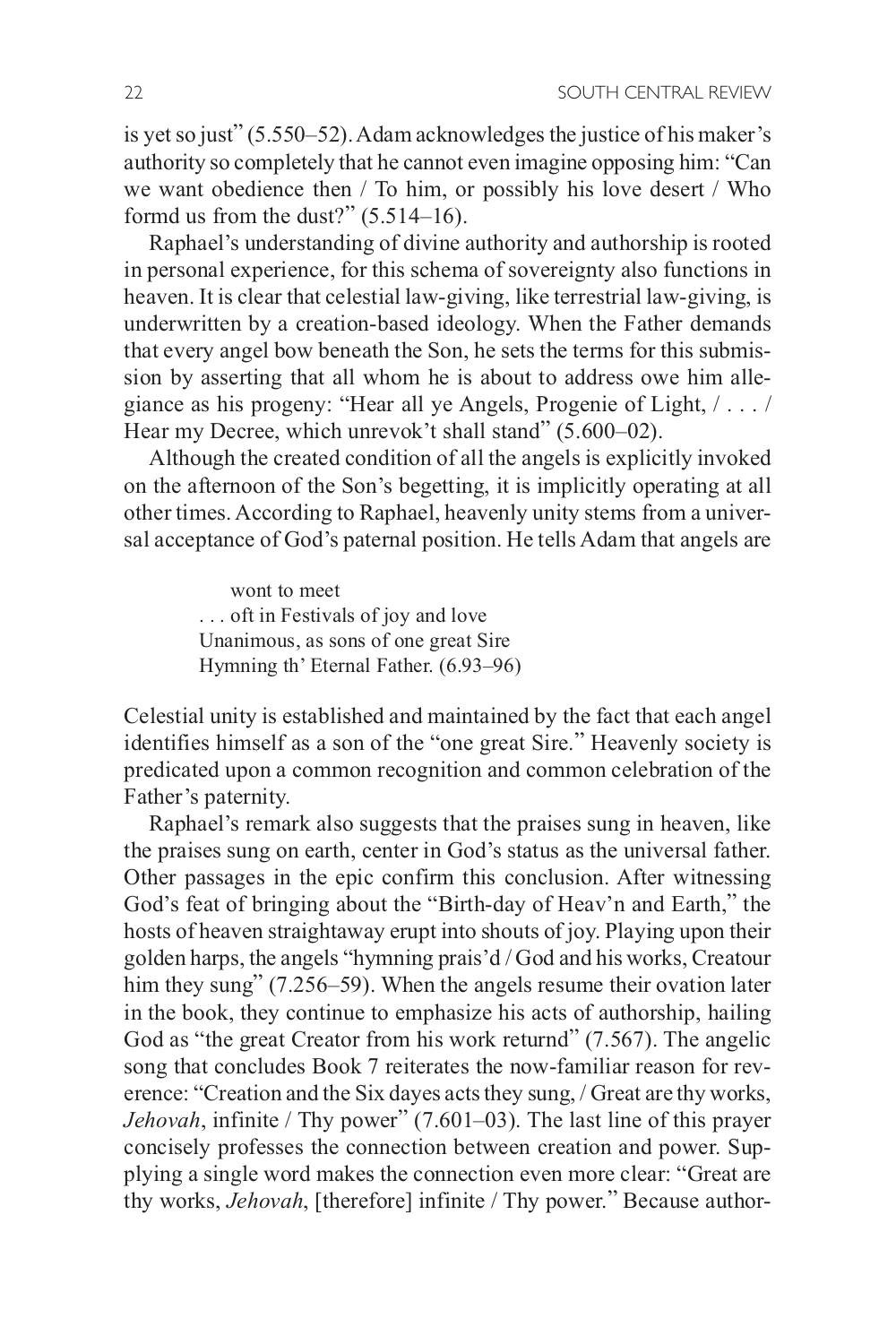ity is distributed according to creation, the Father's all-creating identity justly allows him all power.

At least one angel, however, refuses to believe in the justice of the Father's rule. It should not come as any surprise that Satan's rejection of God-as-sovereign is yoked to a denial of God-as-creator. Predictably, the heated exchange between Satan and Abdiel concerning God's right to reign over the celestial hosts focuses on the twinned concepts of authorship and authority.

Addressing his followers in a remote corner of Heaven, Satan questions the legitimacy of the Father's authority:

> Who can in reason then or right assume Monarchie over such as live by right His equals, if in power and splendor less, In freedome equal? or can introduce Law and Edict on us, who without law Erre not? (5.794–99)

Abdiel's answer is simple—the Father's right to "assume / Monarchie" over angels issues from the fact that he formed them:

> Shalt thou give Law to God, shalt thou dispute With him the points of libertie, who made Thee what thou art, and formd the Pow'rs of Heav'n Such as he pleasd, and circumscrib'd their being? (5.822–25)

Abdiel defends God's rule with a single, simple assertion: "The mighty Father made / All things, ev'n thee" (5.836–37). Within a creation-based system of sovereignty, Abdiel's statement of fact is sufficient to establish the Father's pre-eminence. Satan will not accept the office of creature, however, and in this way continues to deny God's privilege over him. Spurning as a "strange point and new" Abdiel's assertion that God created all the angelic beings, Satan demands:

> who saw When this creation was? rememberst thou Thy making, while the Maker gave thee being? We know no time when we were not as now; Know none before us, self-begot, self-rais'd By our own quick'ning power. (5.855–61)

Upon hearing this claim of self-creation, Abdiel knows that there is no more to say, for Satan's expulsion is irrevocable. The adversary cannot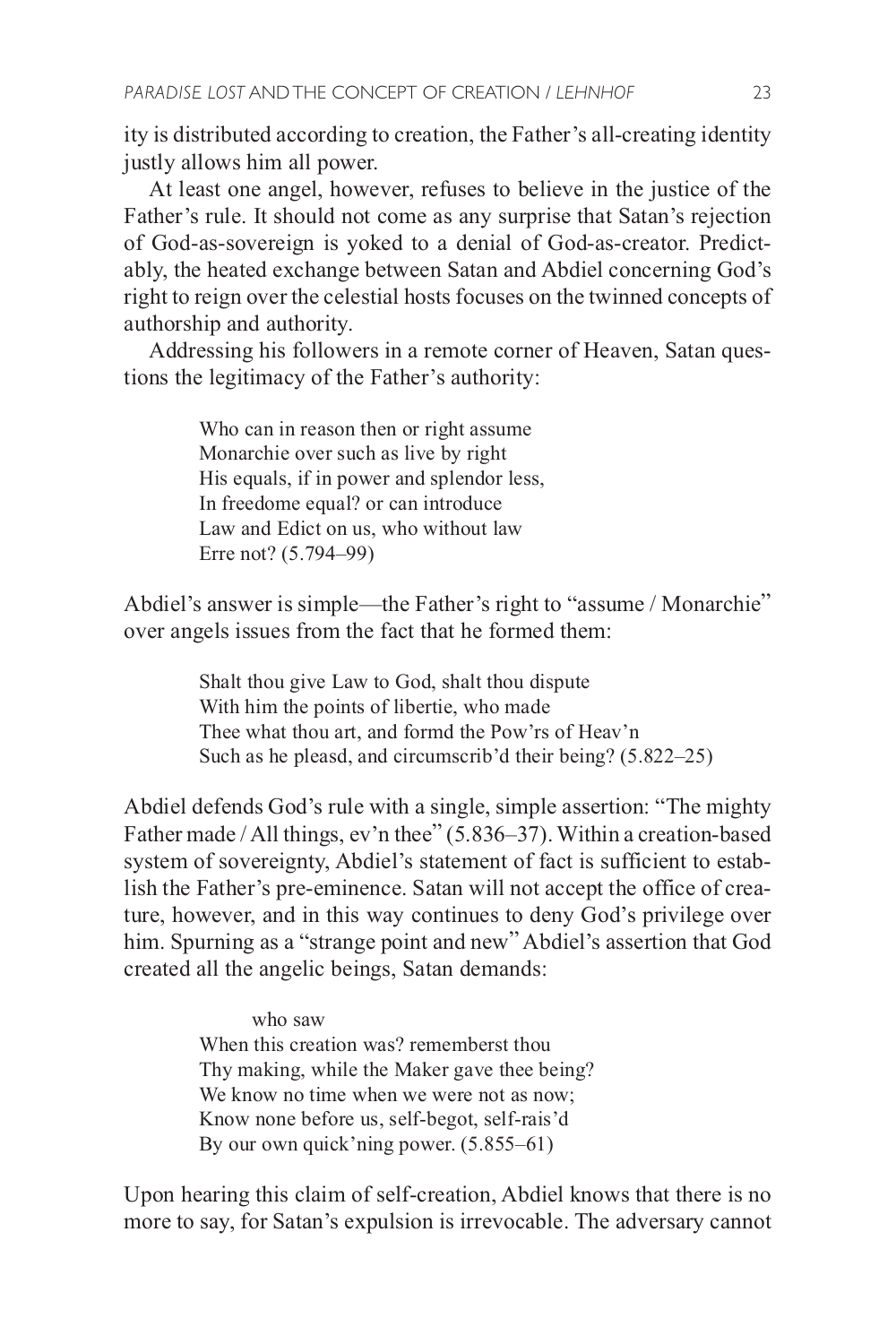continue to exist in heaven, having repudiated the creaturely identity that situates him within the heavenly hierarchy. Because the unity of celestial society is founded upon the unanimous acceptance of God's paternity and sovereignty, Satan's refusal to acknowledge God's authorship entails "break[ing] union" (5.612). Since Satan will not assume his proper place, he must be driven out to another place.<sup>13</sup>

Satan's rare moments of quasi-penitence reveal the way in which his adversarial stance is sustained by this claim to self-creation. At those moments when Satan finds it relatively more difficult to deny the Father's authorship, Satan's sinfulness softens. In Book Three, for instance, Satan seeks directions to the Garden of Eden by adopting a cherubic disguise. Approaching Uriel, Satan feigns the desire

> to see, and know All these [the Father's] wondrous works, but chiefly Man, His chief delight and favour, him for whom All these his works so wondrous he ordaind. (3.662–65)

The adversary asks that the angel point out the way to Adam's world:

That I may find him, and with secret gaze, Or open admiration him behold On whom the great Creator hath bestowd Worlds, and on whom hath all these graces powrd; That both in him and all things, as is meet, The Universal Maker we may praise. (3.671–76)

Applauding and rewarding "thy desire which tends to know / The works of God, thereby to glorifie / The great Work-Maister," Uriel provides Satan with the information he lacks (3.694–96). Although the ruse succeeds, Satan has a hard time recovering from his role. After inhabiting (albeit temporarily) an angelic outlook and testifying (albeit insincerely) to the Father's universal creation, Satan cannot keep up his pretense of self-creation. The strategic declaration that God is the source of all life momentarily suspends Satan's assertions of ontological independence, "wak[ing] the bitter memorie / Of what he was, what is, and what must be" (4.24–25). Roused to remember both his Maker and his making, Satan lapses into an unwitting attitude of adoration. As Francis Blessington explains, Satan at this point "comes close to pure hymning." The adversary's soliloquoy assumes what Blessington identifies as the "clear classical structure" of a hymn, including an invocation, a recitation of deeds, and a confession of need and guilt.<sup>14</sup> When Satan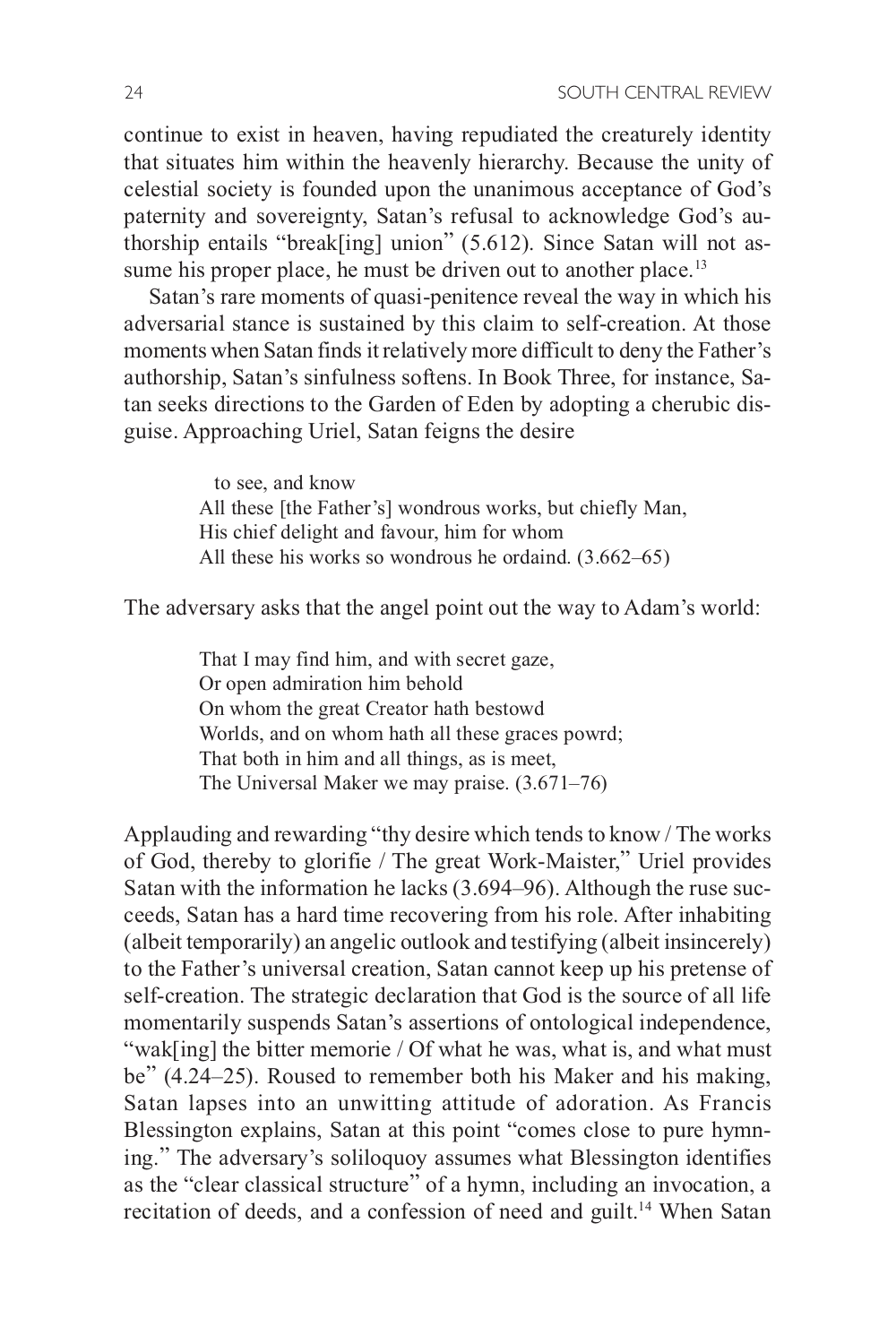pretends to acknowledge the Father's authorship, the pretense proves overwhelming. For a few seconds, he is compelled to acknowledge the Father's authorship and, consequently, the allegiance that he owes him. As Satan contritely avows: "He deservd no such return / From me, whom he created what I was" (4.42–43). The instant he admits God's role in his creation, Satan must concede that this fact of creation imposes upon him an obligation to honor and obey his Maker.

Satan also expresses remorse when he arrives in Eden and surveys all its inhabitants. Searching to find the beast best suited to his devilish designs, Satan "consider[s] every Creature" (9.84). Reviewing the awesome beauty and variety of universal creation, Satan is brought up short. In the same way that Adam and Eve are inspired to worship when they ponder the Father's works, Satan's contemplation of God's creation induces an attitude approaching adoration. Suspending for a short time his evil intents, Satan once more confesses God's role in creation, identifying him as the "build[er]" of Eden (9.102). Satan even admits that the Father is the originary source of the universe, exclaiming that "God in Heav'n / Is Center, [and] extends to all" (9.107–08). Bearing witness to the Father's creative power, Satan momentarily finds himself powerless to pursue his wicked plan. The truth of creation compels submission.

The adversary soon casts off these postures of piety, however, and his ensuing disavowal of God involves—and is enabled by—an attack on God's creative power. Belittling the Father's most recent creatures as inferior in quality to the angels, Satan smugly speculates that God was forced to repair his thinning ranks with humans rather than angels because his ability to beget angels is now exhausted: "such vertue spent of old now faild / More Angels to Create" (9.145–46). The adversary abandons the pleasing thought that God has grown impotent, however, when he comes up with an even better idea. God could not create more angels to replace the rebels, Satan asserts, because angels are not, in fact, "his Created" (9.147). The Father has not lost the ability to author angels because he never had the ability in the first place. Angels are not created by God: angels are self-raised.

Although Satan errs in explaining why God populates Eden with humans rather than angels, he appears to be accurate in describing why the Father undertakes the population of the Garden. Satan rightly understands earthly creation to be an outcome of the expulsion of the rebels and the Father's desire "to repaire his numbers thus impair'd" (9.144). The Father confirms this conclusion in Book 7 as he downplays the significance of the fall of Satan and his followers. The Father reassures the Son: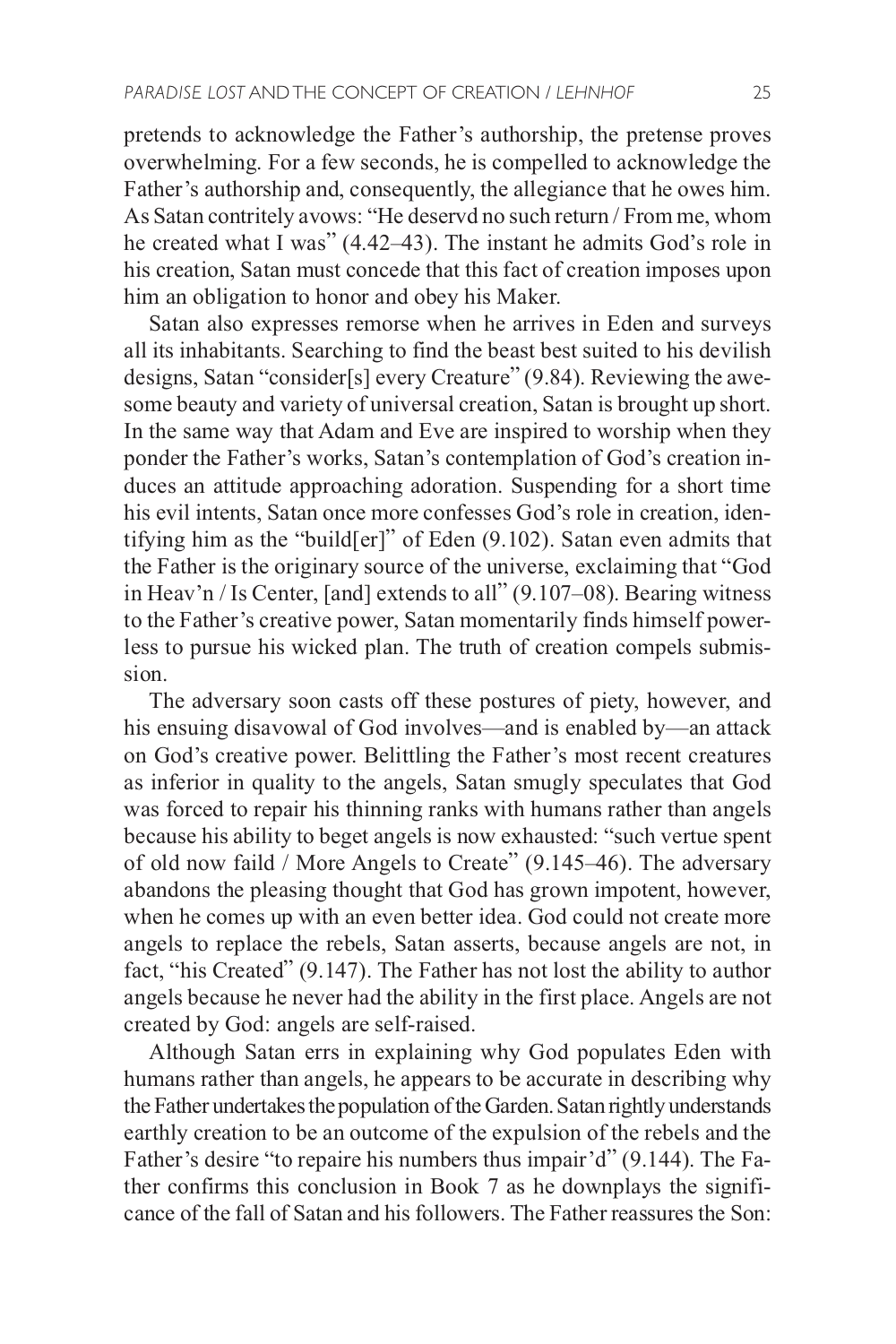I can repaire That detriment, if such it be to lose Self-lost, and in a moment will create Another World, out of one man a Race Of men innumerable. (7.152–56)

Although God denies that the absence of Satan and the other rebels is a "detriment," he concedes that Adam and Eve's purpose is to repopulate heaven. Adam and Eve's reproductive task, however, troubles the epic's underlying theology. The epic seems to have difficulty sanctioning the creation of a new race out of Adam and Eve, for the creation-based concept of divinity that drives the poem produces a contrary desire, one that would prevent anyone but the Father from bestowing life. If Adam and Eve were to multiply, they would become creators and would thereby threaten—to some degree, at least—the Father's sole authority. The couple therefore experiences a curious barrenness, an unintended yet nevertheless understandable outgrowth of the schema that governs Milton's epic universe. Because Milton dispenses divinity according to authorship, propagation potentially challenges the supremacy of the Father.

The subversive nature of Adam and Eve's reproductive potential produces a textual tension apparent in numerous places. Alluding to the actions of "our Grand Parents," the opening lines of the epic suggest that procreation will figure prominently into the poem (1.29). Furthermore, the Father's first words to Adam and the Father's first words to Eve immediately allude to generation. Adam is called into consciousness with the pronouncement: "*Adam*, rise, / First Man, of Men innumerable ordain'd / First Father" (8.296–98), and Eve is drawn away from her own image and toward her husband with a similar promise of reproduction:

> Follow me, And I will bring thee where no shadow staies Thy coming, and thy soft imbraces, hee Whose image thou art, him thou shall enjoy Inseparablie thine, to him shalt beare Multitudes like thy self, and thence be call'd Mother of human Race. (4.469–75)

Eve's fertility is, in fact, her defining feature, evidenced by her very name, which means "Mother of all Mankind, / Mother of all things living" (11.159–60). Eve's reproductive significance is reiterated on nu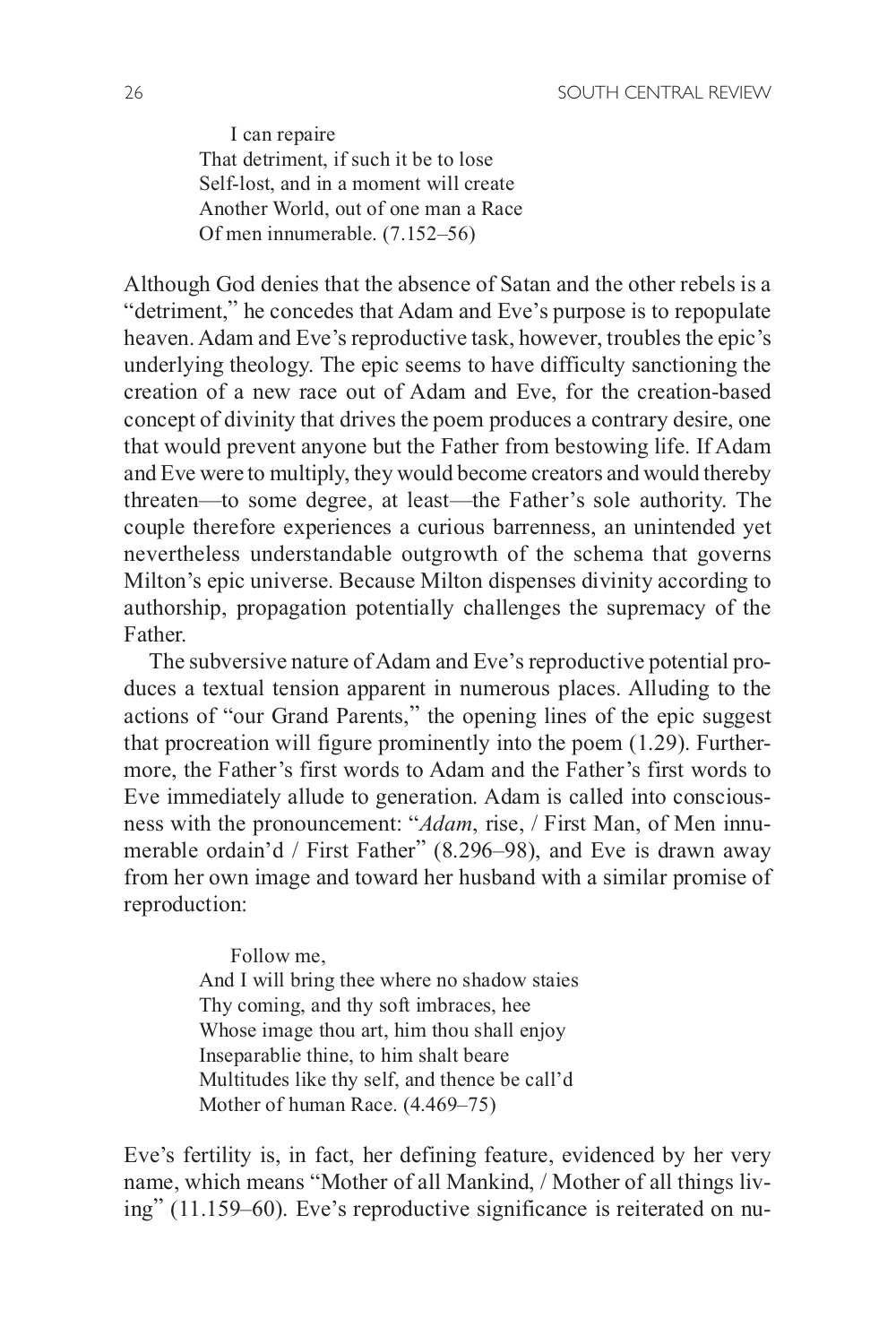merous occasions; the first woman is named as the mother of humankind on eight separate occasions.<sup>15</sup>

As if to compensate for the fact that Adam's name, unlike Eve's, does not straightforwardly attest to his paternal role, the epic is even more insistent in applying epithets to Adam that emphasize his generative status. Adam is variously "our general Ancestor," "our Authour," "First Father," and "the Patriarch of Mankinde" (4.659, 5.397, 8.298, 9.376). Most commonly, however, he is referred to as "sire"—a characterization that occurs no less than nine times. In addition to being "our Sire" in 4.712, 8.39, 8.249, 11.460, and 12.467; Adam is "our general Sire" in 4.144; "our Primitive great Sire" in 5.350; and "Sire of men" in 8.218.

The elliptical prophecies of progeny expressed in these epithets are often expanded in the poem. Raphael expounds upon the pair's promised progeny as soon as he enters Eden, regaling Eve with her reproductive role:

> Haile Mother of Mankind, whose fruitful Womb Shall fill the World more numerous with thy Sons Then with these various fruits the Trees of God Have heap'd this Table. (5.388–91)

The angel continues to remind his pupils of their promised offspring throughout his lecture, punctuating his instruction with allusions to "thy Race / In future dayes," and celebrating Adam and Eve's ability to "multiply a Race of Worshippers" (6.501–02, 7.630). Furthermore, Raphael's account of creation foregrounds the fact that Adam and Eve are fashioned primarily for propagation. According to the angel, the Father undertakes their creation with the explicit aim of raising "out of one man a Race / Of men innumerable" (7.155–56). Indeed, the Father's purpose dictates the physical forms given to Adam and Eve and the behavior expected of them. As Raphael tells Adam: "Male he created thee, but thy consort / Female for Race; then bless'd Mankinde, and said, / Be fruitful, multiplie, and fill the Earth" (7.529–31). Given the prominence of these reproductive prophecies, it is not surprising that even Satan turns seer. Upon first catching sight of Adam and Eve, the adversary predicts that they will one day give rise to "numerous ofspring" (4.385).

In spite of the assurances—both devilish and divine—that Adam and Eve will soon give rise to an entire race, the epic fails to begin the business of begetting. Or, more accurately, the business of conceiving. From a propagative perspective, Adam and Eve's perfect union in Eden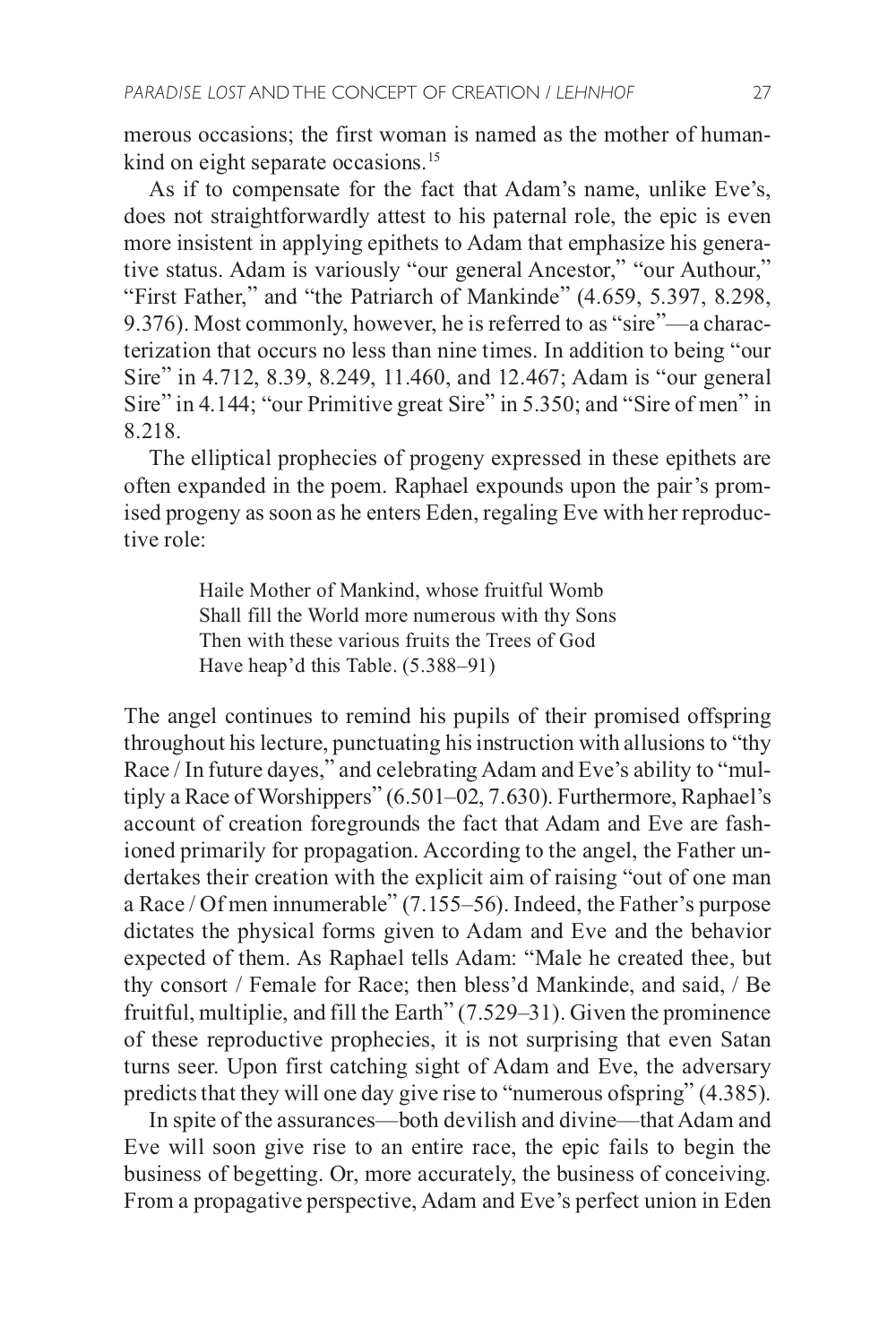is incomplete, for Eve fails to conceive a child by Adam for the duration of their habitation in the garden. Notwithstanding James Grantham Turner's complaint that such a state of affairs, "violates . . . the laws of biological probability," the epic is unapologetically explicit about Adam and Eve's childlessness.16 As the newly fallen Adam laments his disobedience in Book Ten, he voices particular distress at the fact that his hapless descendants will be forced to shoulder the consequences of his sin. By way of rejoinder, Eve tells her husband that if the plight of his seed is to him most perplexing:

> in thy power It lies, yet ere Conception to prevent The Race unblest, to being yet unbegot. Childless thou art, Childless remaine. (10.986–89)

Despite the totality of Edenic intimacy, Adam and Eve remain "childless"; the human race is "to being yet unbegot."

It is true that the couple's foretold descendants fill Adam's visions in Books Eleven and Twelve, but even this illusory realization of offspring is in the end denied. The vision is taken away, and Eden is once again unsettlingly empty. As the poem concludes, the narrator calls attention one final time to the couple's childlessness. The very last lines of the epic insist upon Adam and Eve's aloneness: "They hand in hand with wandring steps and slow, / Through *Eden* took thir solitarie way"  $(12.648-49)$ .

But Adam and Eve are not alone in their barrenness. The celestial sex that Raphael attributes to angels in Book Eight is similarly sterile. Although Raphael explains that angels, like the innocent human couple, "enjoy / In eminence" the delights of "mixing," these heavenly "Union[s] of Pure with Pure" are so far from being reproductive that the possibility of angelic progeny is never even suggested  $(8.623-27).$ <sup>17</sup> Like prelapsarian Adam and Eve, unfallen angels are unable to reproduce themselves. Indeed, barrenness seems to be part and parcel of obedient existence.

Michael Lieb would perhaps disagree with this assertion, for he maintains that Adam and Eve are intensely involved in creation. According to Lieb, the prelapsarian pair repeatedly perform reproductive roles: "Adam and Eve . . . have a very important generative occupation: they effect on a minor scale what God effects on a major scale."18 Lieb, for instance, explains that Adam and Eve "in their own way perform the creative act" by "effecting union" among the plants of Eden: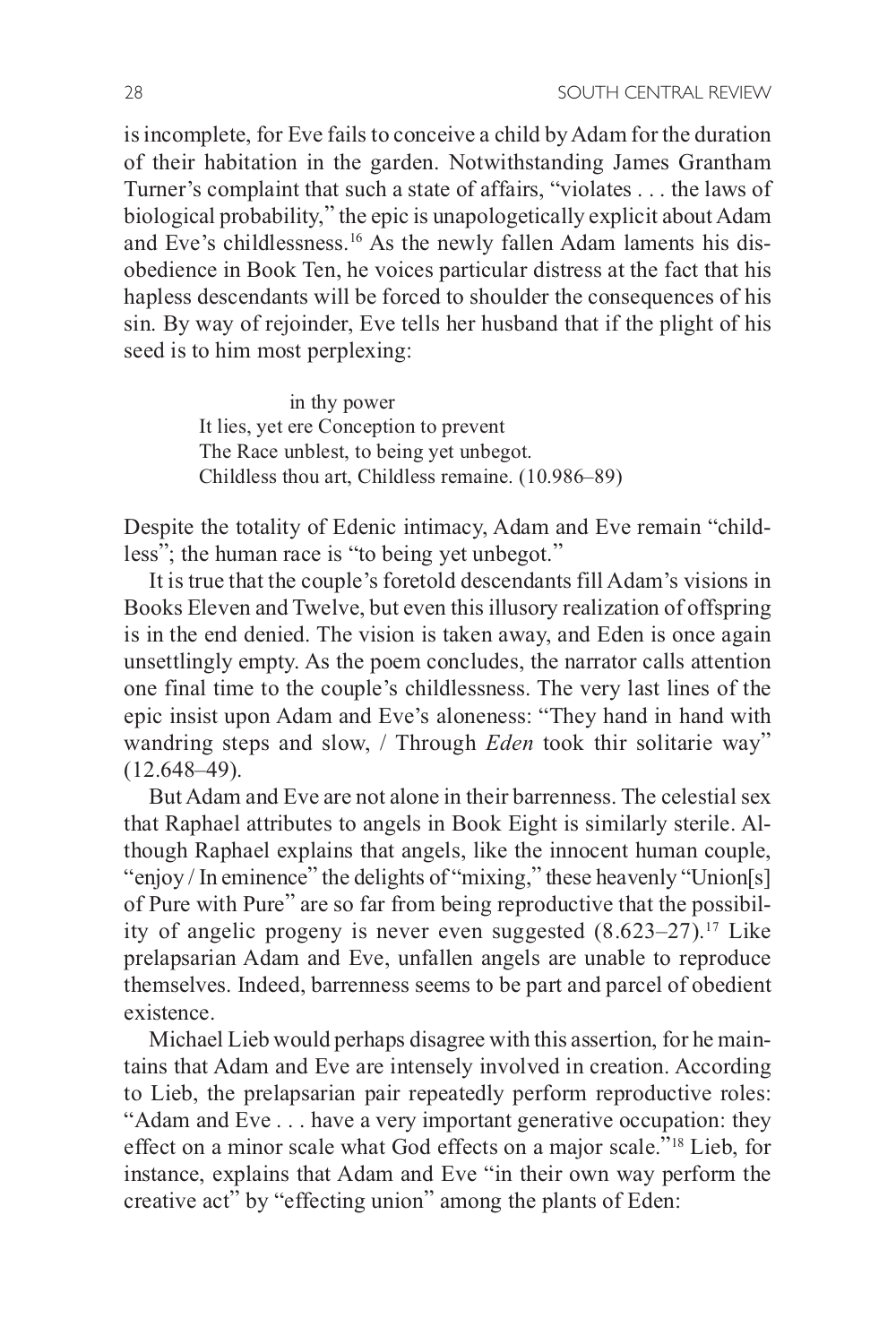They support Nature's growth, supply a means by which the "Vine" may productively curl her "tendrils," "check" the "Fruitless imbraces" of Nature, so that those "imbraces" when properly bestowed may cause life to come forth. The underlying image undeniably relates to the basic sexual metaphor of propagation. Adam and Eve cause a wedding to occur between plant and plant, so that barrenness may be avoided. Consequently, there is a creating of fruitful growth through sexual union and a creative ordering of what is disordered as God creates life from Chaos.<sup>19</sup>

Although Lieb begins by asserting Adam and Eve's importance in the fertility of the Garden, the couple quietly drops out of his discussion, as if Lieb recognizes that their involvement in the reproductive operations of the Garden are largely insignificant. In the closing sentence of the above-cited paragraph it is important to note that Lieb reassigns creative responsibility, undermining Adam and Eve's alleged instrumentality in the fertility of Eden. In the end it is not Adam and Eve but rather God who "creates life from Chaos."

Although Lieb is correct to contend that Adam and Eve are constantly situated within an environment of fertile creativity and is also correct to contend that the epic encourages us to view the prelapsarian pair within this reproductive context, he errs when he tries to identify Adam and Eve with all this creation. Adam and Eve are indeed surrounded by "glorious creativity," but they are not themselves participants. It is for this reason that Lieb cannot illustrate Adam and Eve's involvement in creation with anything other than metaphorical abstractions—fruits and flowers—that spring not from the human couple but rather from the foliage of their paradisal habitat. Adam and Eve are often described in parental terms and placed in what appear to be parental roles, but these moments only emphasize the distance between Adam and Eve and the fertility of Eden. The passages that endow Adam and Eve with abstract or imaginary children only emphasize their lack of actual offspring. References to children in Eden do not indicate their presence but rather point out their absence.

Lara Bovilsky shows this to be the case in Book Eight, when Eve excuses herself from Adam and Raphael's convoluted conversation in order to tend to a select group of flowers and herbs:

> With lowliness Majestic from her seat, And Grace that won who saw to wish her stay, [Eve] Rose, and went forth among her Fruits and Flours,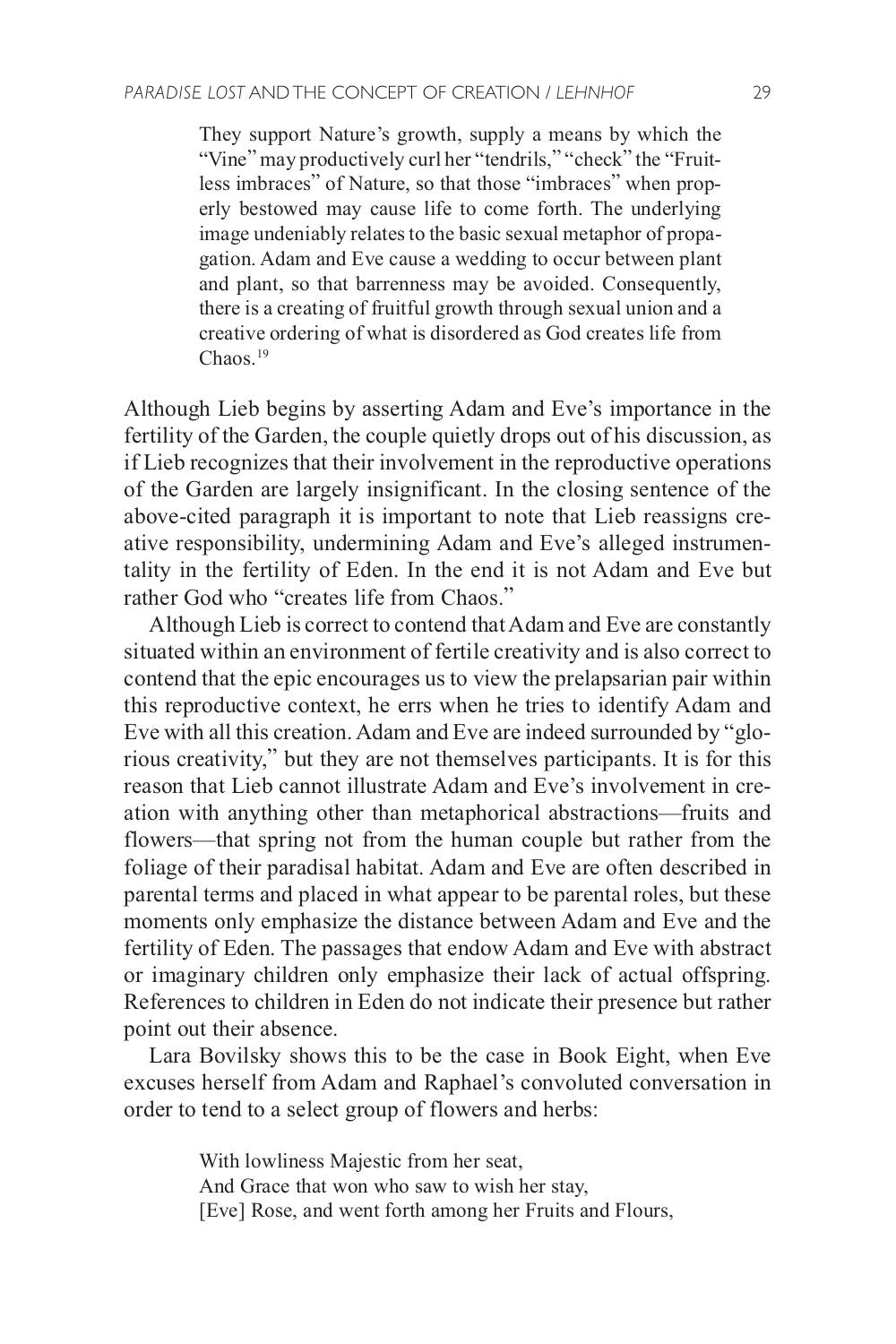To visit how they prosper'd, bud and bloom, Her Nurserie; they at her coming sprung And toucht by her fair tendance gladlier grew. (8.42–47)

Picking up on the maternal images embedded in this passage, Bovilsky explains that Eve's gardening is troped as a type of maternal care-giving. Because Eve has no real children that would allow her the opportunity to perform the offices of a mother, Bovilsky explains, "Eve contents herself with simulacra, lavishing maternal care on a small group of appreciative plants Milton calls 'her nursery'" (8.46). According to Bovilsky, "Eve's attention to her vegetable foundlings bolsters the reader's sense of her motherly instincts" and in this manner foregrounds the fact that Eve has no children on whom to exercise these maternal instincts. As Bovilsky writes: "The plant nursery gives the impression of misdirected energy, an empty rehearsal of skills which ought to be applied to human offspring."20

On several occasions Adam and Eve express anxiety about the tardiness of their "Nations yet unborn," causing us to consider their childlessness with discomfort (4.663). In Book 9, for instance, Eve remarks:

> In such aboundance lies our choice, As leaves a greater store of Fruit untoucht, Still hanging incorruptible, till men Grow up to thir provision, and more hands Help to disburden Nature of her Bearth. (9.620–24)

Eve's recognition that Eden is superfluously fertile calls attention to the absence of the "more hands" that have been promised. This absence is even more conspicuous in Book Four, when Adam and Eve praise God's bounty by noting:

> Thy abundance wants Partakers, and uncropt falls to the ground. But thou hast promis'd from us two a Race To fill the Earth, who shall with us extoll Thy goodness infinite. (4.730–34)

Although Eve's speech in Book Nine leads us to believe that the untouched fruit "still hang[s] incorruptible," Adam's account presents a more disturbing depiction, asserting that the "uncropt" fruit "falls to the ground." Sullying the idyllic image of Eden with the unwelcome suggestion of decomposition and decay, the uncropped abundance to which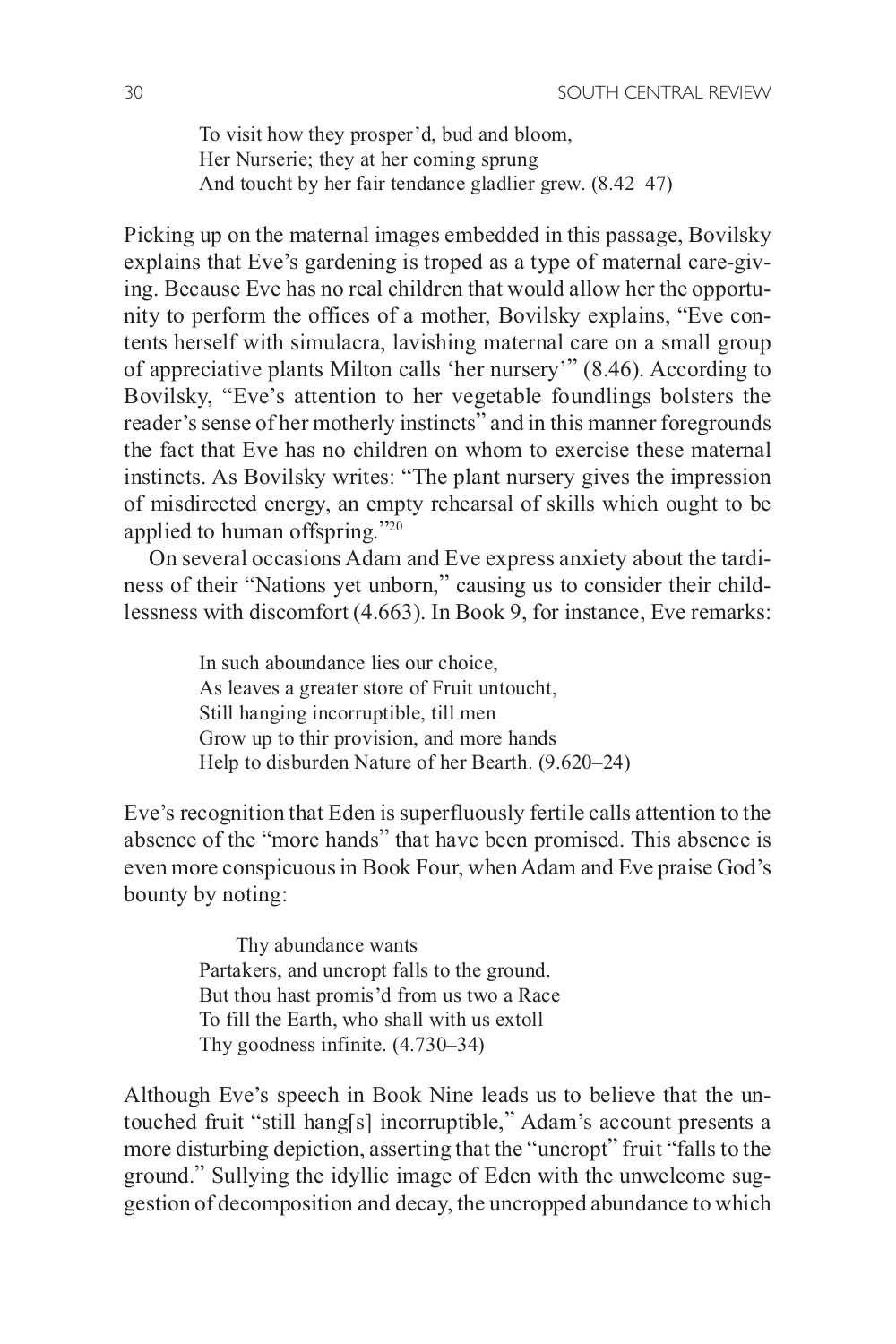Adam alludes causes us to wonder at the delayed arrival of Adam and Eve's descendants, an arrival which would prevent all this waste. Although Adam recuperates what might otherwise constitute a complaint with the conviction that the Father will eventually fulfill his promise of more mouths, the uncomfortable idea that Eden is overabundant and needs additional inhabitants is not entirely eased.

Indeed, the lack of offspring informs Eve's ill-advised proposal that she and Adam part company in order to increase their gardening efficiency:

> *Adam*, well may we labour still to dress This Garden, still to tend Plant, Herb and Flour, Our pleasant task enjoyn'd, but till more hands Aid us, the work under our labour grows, Luxurious by restraint; what we by day Lop overgrown, or prune, or prop, or bind, One night or two with wanton growth derides Tending to wilde. (9.205–12)

Adam's response dismisses Eve's dismay and alleges an ability to keep up with the work enjoined upon them from above, but his reply nevertheless endorses Eve's claim that the Edenic labor force needs reinforcements:

> These paths & Bowers doubt not but our joynt hands Will keep from Wilderness with ease, as wide As we need walk, till younger hands ere long Assist us. (9.244–47)

Adam's confidence in their ability to oversee the Garden in Book Nine is perhaps undermined by the fact that he has earlier raised concerns identical to Eve's. It is Adam, after all, who observes that the Garden is "with branches overgrown, / That mock our scant manuring, and require / More hands than ours to lop thir wanton growth" (4.627–29). Noting the need for supplementary laborers, Adam's language incites a certain degree of uneasiness, for the embarrassment associated with the word "mock" creates an uncomfortable tension between the promise of children and the postponement of their arrival. This uneasiness underlies each of Adam and Eve's repeated observations about the need for offspring in Eden. If Eden "wants / Partakers," why do they never arrive? If Adam and Eve have been created "for Race" and commanded to "multiplie, and fill the Earth," why does their Edenic intimacy prove infertile?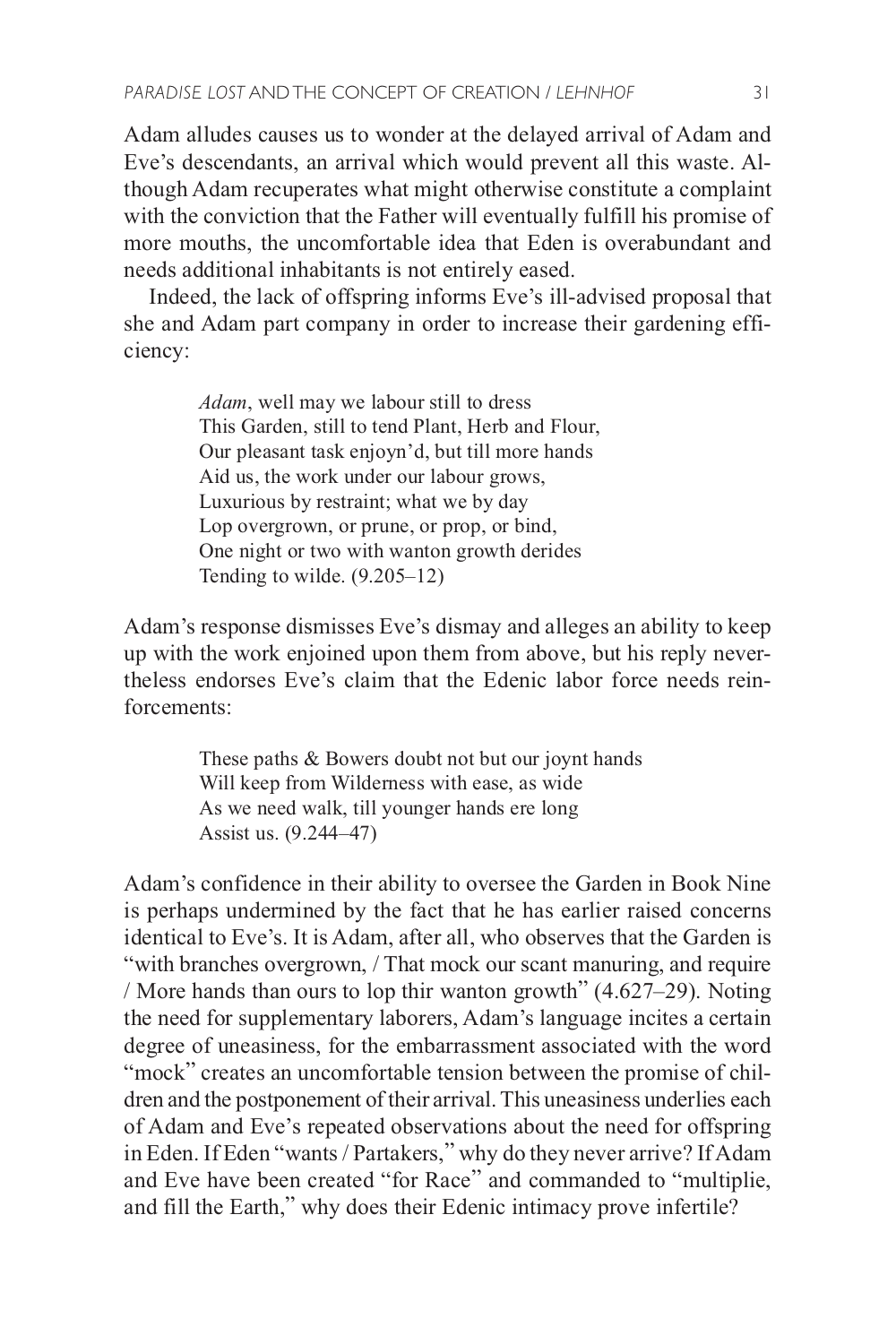The answer is to be found in Milton's conceptualization of deity. Since God's deity derives from his creative ability, the existence of creating creatures would in some sense compromise his unrivalled rule over the universe. When God alone operates as the agent of creation, structures of obedience are both simple and straightforward. If other individuals were to become involved in creation, however, the creationbased chain of command would become more complex. Expressing an unacknowledged impulse to prevent anyone other than the Father from participating in creation, Milton's epic marginalizes the Biblical command to multiply and replenish the earth. Although the prohibition to eat the fruit of the Tree of Knowledge is reiterated with every deific and angelic visitation and is the constant subject of Adam and Eve's conjugal conversations, the instruction to multiply and replenish is only mentioned twice in the entire epic. The first occurrence seems to be motivated by little more than Milton's fidelity to his sacred source text. Raphael's account of the earth's creation so closely follows the Genesis account that his repetition at this point of the command to "be fruitful, multiply, and fill the Earth" seems to be little more than a gesture toward biblical accuracy (7.531). The second time the command appears it is enclosed within an editorial intrusion, aimed at the reader rather than Adam and Eve: "Our Maker bids increase, who bids abstain / But our destroyer, foe to God and Man?" (4.748–49). Invoked to address contemporary sexual attitudes, the injunction to increase and multiply does not seem to apply to either Eden or Adam and Eve. This state of affairs is borne out by Adam's assertion that abstinence from the fruit of the Tree of Knowledge is "the only sign of our obedience" (4.428). Eve endorses this view, telling Satan that she cannot eat the forbidden fruit for "God so commanded, and left that Command / Sole Daughter of his voice" (9.652–53). Even the Father is involved in the erasure of the command to reproduce. He identifies the prohibition concerning the fruit as "the sole Command, / Sole pledge of [their] obedience" in 3.94– 95, and in 7.47 again refers to "that sole command." Once uttered, the obligation to reproduce appears to fade almost entirely out of sight.

Because Milton's understanding of authority and authorship slackens the forcefulness of the prelapsarian command to multiply, Adam and Eve are more alarmed about their need to dress the Garden than they are about their charge to beget the human race. Their only allusions to reproduction subordinate propagation to gardening: They want offspring for no other reason than to better be able to care for Paradise. And as Adam and Eve discuss the nature of their work in the Garden, the epic's tendency to hinder, rather than foster, reproduction again re-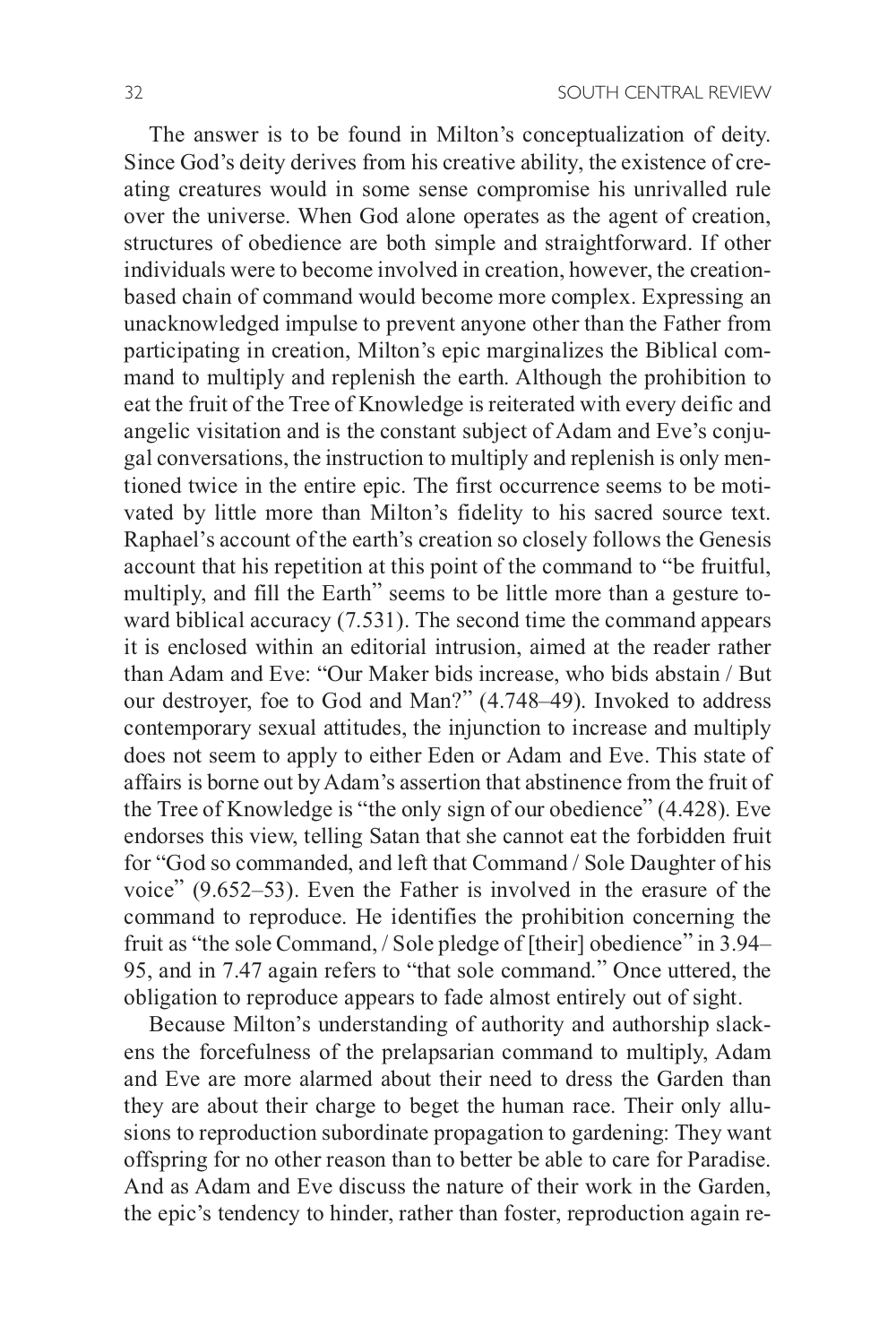veals itself. The only "labour" Adam and Eve are to undergo has nothing to do with parturition. Rather, it is an attempt to deny increase. In various descriptions of their daily tasks, both Adam and Eve speak of curbing and constraining growth: "pruning," "binding," "lopping," and giving "riddance" to vegetative shoots which "lie bestrown unsightly and unsmooth" (4.624–32; 9.210). At some unacknowledged level, the epic subtly strives to clamp down on creation, thereby preserving the Father's unrivalled rule.

The epic's underlying impulse to limit creation to God the Father further manifests itself in Milton's ambivalent approach to his role as author. Although Milton yearns to call attention to himself as the poetic maker of *Paradise Lost*, this position threatens to place him in an adversarial relationship to God, for literary invention constitutes an act of creation troubling to Milton's schema of authorship and authority. Because he does not share the monist logic that motivates Milton to define deity in terms of creation, Sir Philip Sidney is able to exult in the godlike creativeness apportioned to poets. Noting that other humanists and scientists are constrained by the realities of the natural world, Sidney jubilantly asserts the poet's power to bring into existence new worlds and new realities:

> The Poet, disdayning to be tied to any such subjection, lifted up with the vigor of his owne intention, dooth growe in effect into another nature, in making things either better than Nature bringeth forth, or quite anewe. . . . With the force of a divine breath he bringeth things forth far surpassing her dooings.<sup>21</sup>

 Milton, however, cannot celebrate poetic creation in the same manner as Sidney. For Milton, God's deity derives from his ability to create; consequently, God's deity is to a certain degree diminished when anyone other than God is able to summon "the vigor of his owne intention" and give rise to a new world "with the force of a divine breath." Within Milton's formulation of deity, then, the assertion of poetic identity operates at some levels as a challenge to God the Father. If Milton were to assert his identity as author, he would concomitantly claim for himself the kind of authority that comes from authorship and present himself as a creative rival to the great Creator.

It is for this reason that in those passages where Milton calls attention to his role as an author he simultaneously strives to disavow that role. Thus, even as he boasts that his "adventrous Song" will "soar / Above th' *Aonian* Mount, while it pursues / Things unattempted yet in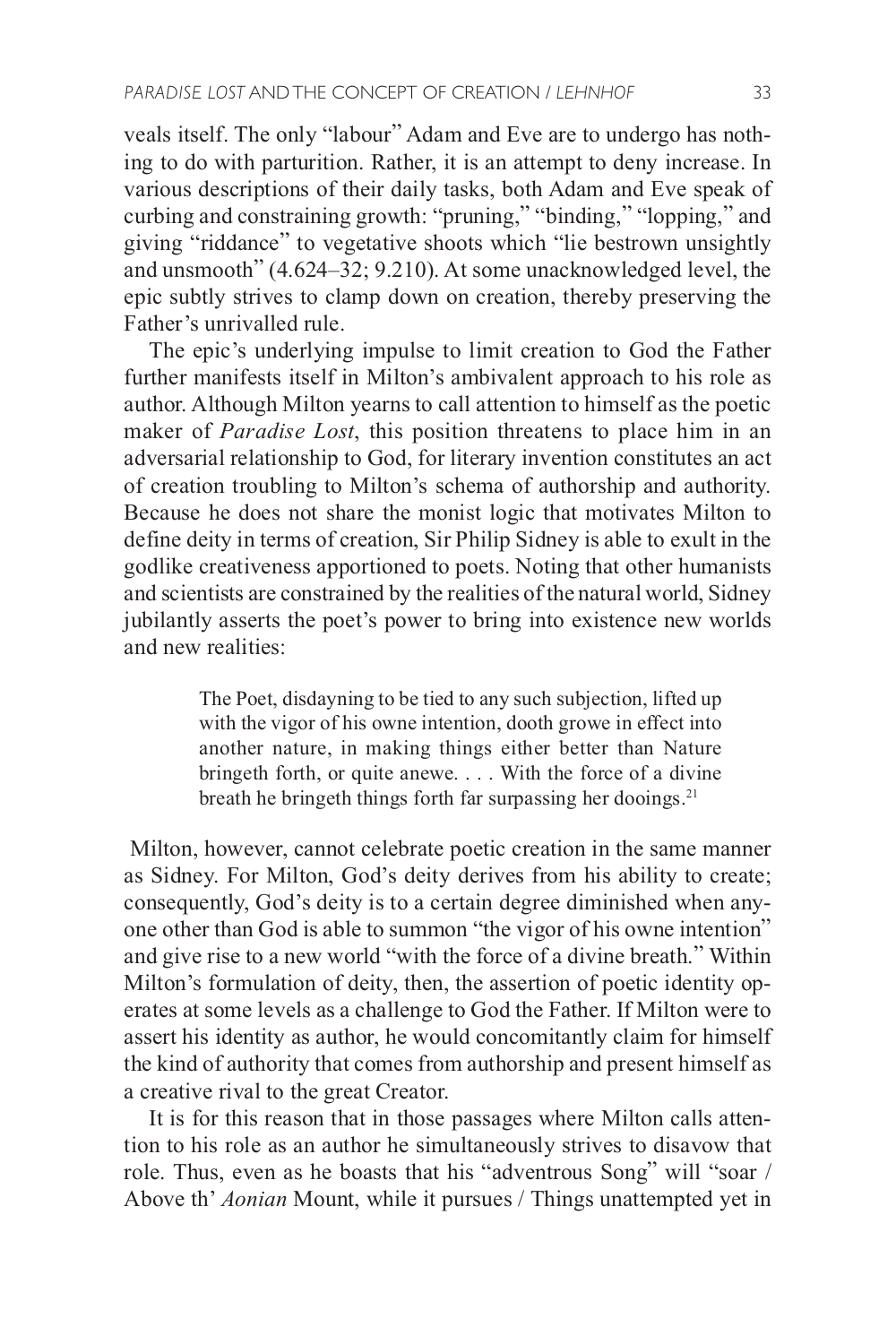Prose or Rhime," Milton relinquishes ownership of the song, indicating that it will not be sung by him but rather by the "Heav'nly Muse" (1.6– 16). Championing himself as a challenger to classical authors, Milton argues for the superiority of his brand of heroism, yet concludes the self-promoting passage with the admission that both his subject matter and his style belong not to him but to the celestial emissary "who brings it nightly to my Ear" (9.47). Indeed, Milton suggests at one point that his input is so unnecessary to the composition of the epic that he does not even need to be conscious. The Muse, Milton writes, "dictates to me slumbring" (9.23). Again and again, Milton's rhetoric of bold poetic innovation mingles with the meek language of divine inspiration. Although Milton's frequent claims to be inspired by God are often construed as a means of increasing the authority of his text, elevating it to a quasi-scriptural status, these passages also function as a renunciation of authority. Stipulating that the text originates with God rather than with him, Milton effectively surrenders his authorship to God, thereby stepping out of the role of rival creator. Because Milton's understanding of divine authority links deity to creation, it implicitly encourages him to limit creation to the Creator. In the same way that this unacknowledged impulse problematizes Milton's model of Eden, it also troubles his view of poetic composition. Just as Milton's desire to rejoice in the fertility of Adam and Eve is tempered by a disinclination to allow anyone other than the Father to create life, Milton's desire to assert his authorial status is mitigated by a reluctance to recognize any author aside from God. Accordingly, Milton's mode of self-representation oscillates between self-aggrandizement and self-diminution. Piously submitting to the tacit tenets of his monist logic, Milton often divests himself of both agency and identity in the authorship of his epic, characterizing himself as little more than the passive recipient of a divine dictation.

Satan, however, would like nothing more than to unsettle God's sovereignty by establishing himself as an alter-author. Upon first entering Eden, Satan immediately perceives the implicit strictures it places on reproduction, calling attention to the Garden's "narrow limits"  $(4.384)$ <sup>22</sup> Moreover, Satan also seems to see the reasons for these restrictions. Accordingly, he chooses to challenge the Father's sovereignty by exploiting the subversive potentiality of the propagative ability given to Adam and Eve. The adversary vows to release and increase the fertility that the Father's rule finds it beneficial to regulate:

> Hell shall unfold, To entertain you two, her widest Gates,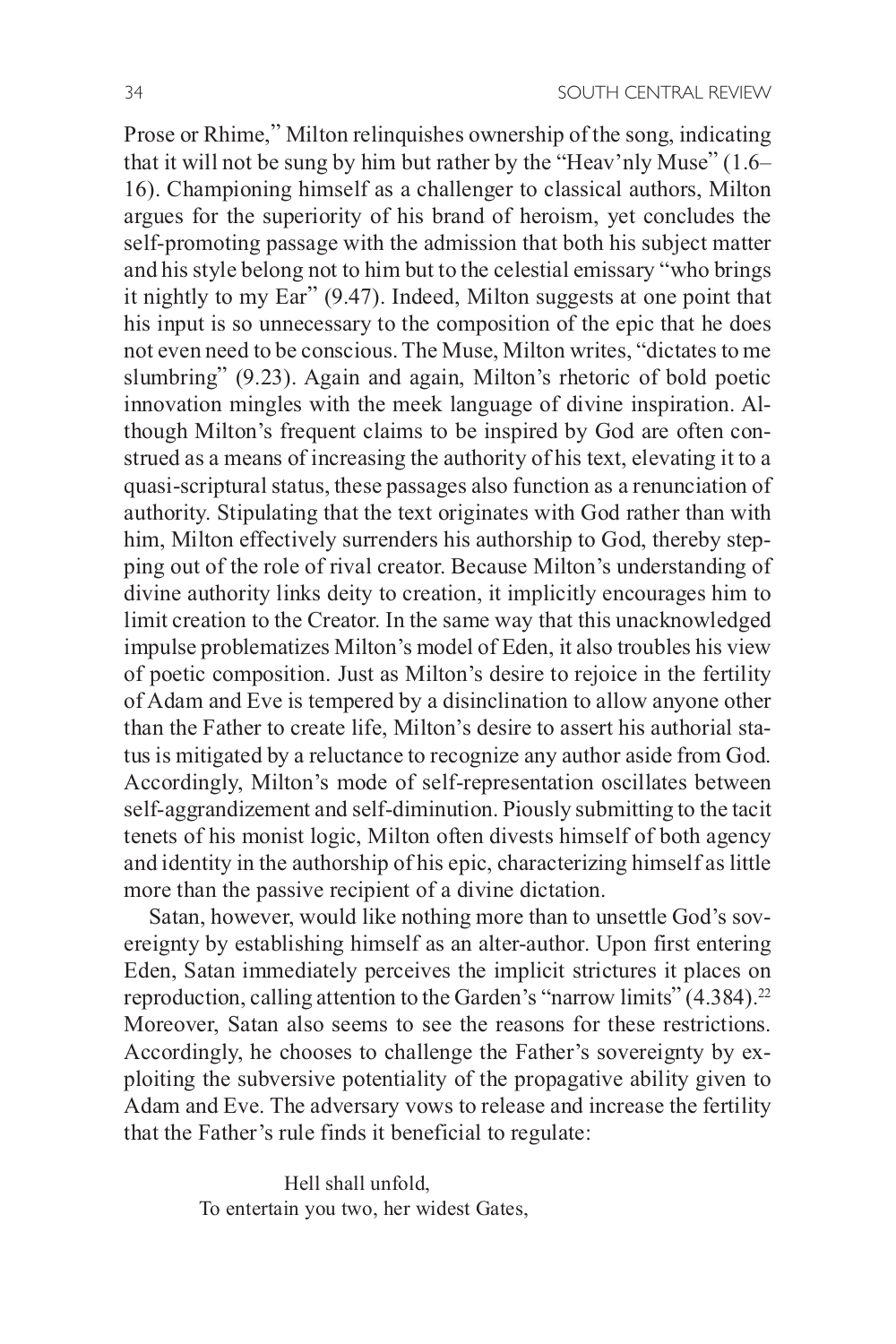And send forth all her Kings; there will be room, Not like these narrow limits, to receive Your numerous ofspring. (4.381–85)

And Satan is uniquely qualified to stimulate procreation. In marked contrast to the barrenness of Adam and Eve, Satan displays throughout the epic a startling virility. He gives birth to Sin suddenly, unintentionally, and dramatically. As Sin recounts:

> All on a sudden miserable pain Supris'd thee, dim thine eyes, and dizzie swumm In darkness, while thy head flames thick and fast Threw forth, till on the left side op'ning wide, Likest to thee in shape and count'nance bright, Then shining heav'nly fair, a Goddess arm'd Out of thy head I sprung: amazement seis'd All th' Host of Heav'n. (2.752–59)

The angels' amazement most likely arises from the fact that they have just witnessed the first creative act undertaken by anyone other than the Father. Satan's acts of authorship, however, are just starting. Four lines after creating Sin, Satan impregnates her. After the briefest of gestations ("but long I sat not"), Death erupts from Sin's womb, "breaking violent way" (2.778–82). Death, sharing in his father's virility, hits the ground running, chasing and raping his own mother: Sin has no sooner named his first child than she is once again conceiving and delivering, this time giving birth not to a single son but rather to an entire "cry of Hell Hounds" (2.654). In less than fifty lines, Satan's progeny has reached three generations. The first creature to reproduce, Satan does so with explosive fecundity.

When Michael encounters the adversary on the fields of heaven, his bitter reproach points to this excessive fertility as well as to the distress it generates. Applying to Satan an epithet previously applicable only to the Father, the infuriated archangel reveals that Satan's creativeness has upset the hierarchical order of heaven:

> Author of evil, unknown till thy revolt, Unnam'd in Heav'n, now plenteous, . . . . . . . . . how hast thou disturb'd Heav'ns blessed peace, and into Nature brought

Miserie, uncreated till the crime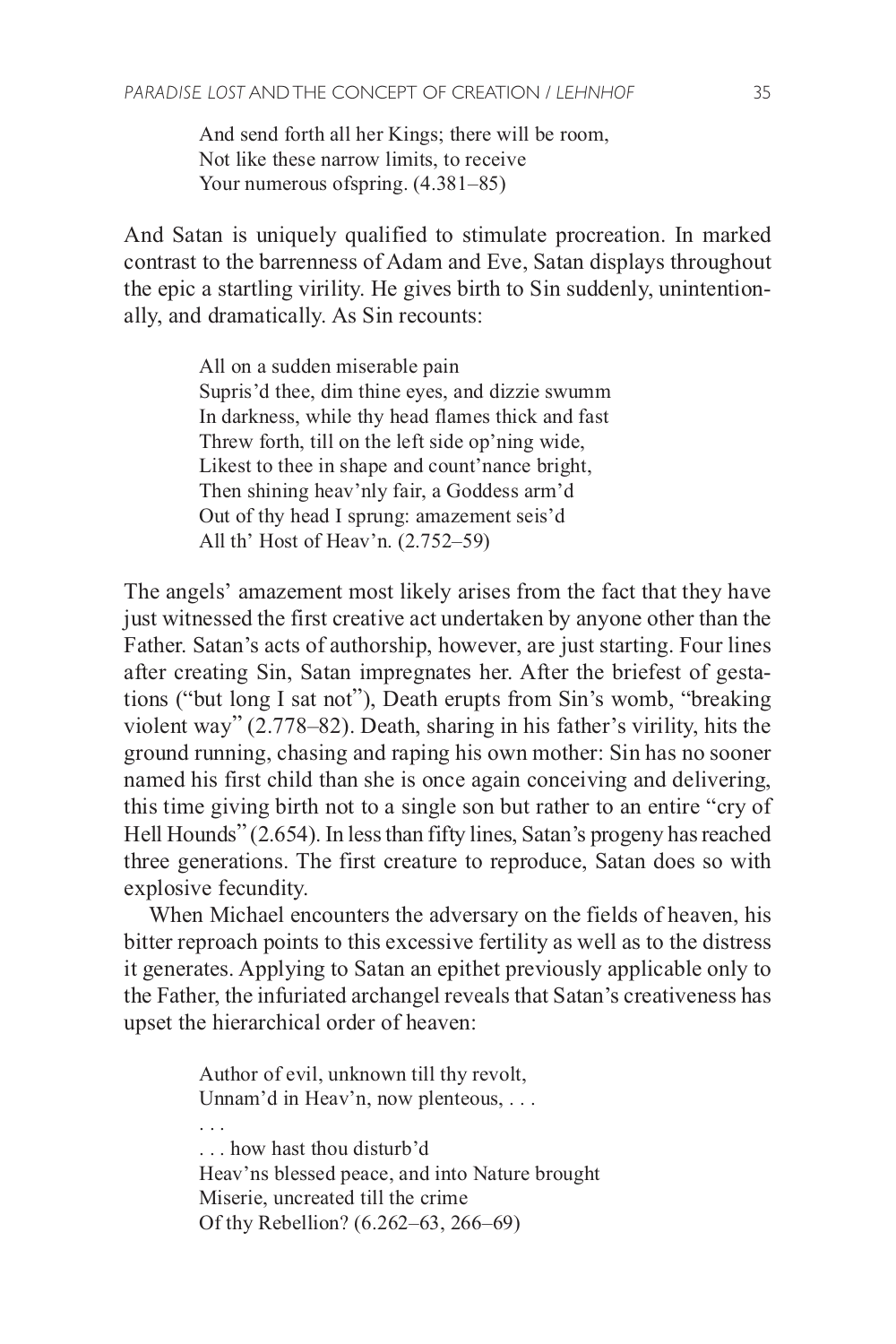Satan's acts of creation trouble the "blessed peace" of the Father's kingdom, for the adversary's authorship endows him with authority. As Sin avows, Satan's offspring are not bound to obey God the Father. They owe their obedience to the adversary, for he has brought them into existence: "Thou art my Father, thou my Author, thou / My being gav'st me; whom should I obey / But thee, whom follow?" (2.864–66) Introducing into the universe a number of subjects loyal not to the Father but rather to him, Satan undermines the Father's universal sovereignty.

Indeed, Satan's most fearsome weapon is his ability to create, an ability that Raphael suggests when he identifies Satan as the "great Potentate; for great indeed / His name, and high was his degree in Heav'n" (5.706– 07). Although the angel chooses to emphasize the "great" part of the epithet ("for great indeed . . ."), the second part of the epithet is equally important, for the word "potent" that is visible in and etymologically significant to the word "Potentate" pinpoints the source of Satan's power.

The adversary's potency is such that the celestial re-structuring he effects extends even beyond those beings he has literally begotten. He encourages an entire multitude to turn from their Father. The success of his deception depends in large part upon his ability to cover up the origin of the Father's might. Satan tells his followers, for instance, that "he who reigns / Monarch in Heav'n" is "upheld by old repute, / Consent, or custome" (1.637–40). Enumerating possible sources of God's sovereignty—reputation, consent of the governed, tradition—Satan carefully leaves out the one source that is sufficient to legitimize the Father's rule—creation.23 Teaming this rhetorical strategy of concealment with the bold concept of self-creation, Satan persuades a third of the angels to break with God. The adversary convinces his clan to replace the celestial family tree with a number of self-sprouting shoots. In this manner, he erases authentic genealogical obligations and re-draws angelic allegiances according to lies and falsehoods. Accepting Satan as their leader, the fallen angels supplant the "Author of all being" with a demonic alter-creator, "the Author of all ill" (3.374; 2.381).

As soon as they give to Satan the obedience that they owe the Father, the fallen angels cease to be known as the "Sons of Heaven" and begin to be known as the offspring of Satan, or the "sons of Darkness" (1.654; 6.715). "Ofspring" is the exact label Michael applies to Satan's "wicked crew" during the war in heaven. Opposing the adversary on the field of battle, the enraged archangel thunders: "Hence then, and evil go with thee along / Thy ofspring, to the place of evil, Hell, / Thou and thy wicked crew" (6.275–77). Although the Son eventually fulfills Michael's wish to exile Satan and his adoptive children, the threat to divine order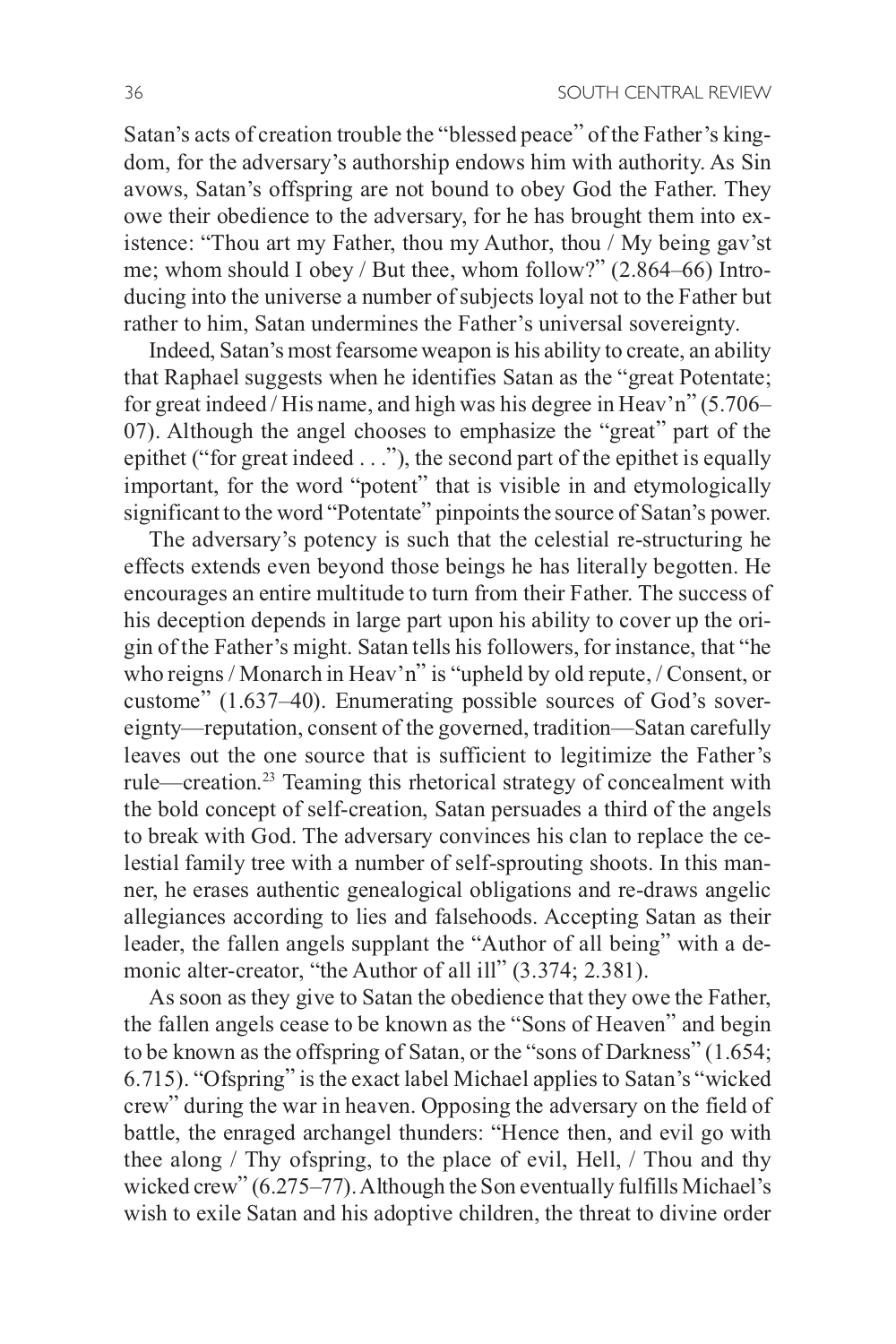is not thereby relieved. Only temporarily confined to Hell, Satan soon escapes his prison and intrudes upon Eden.

Entering Eden with the exclusive aim of inciting disobedience, Satan reiterates for Eve the very claims of self-creation that have won for him a third of the hosts of Heaven. Recognizing that Eve obeys the Father out of respect for his authority as her author, Satan impugns the Father's role as creator. In the same way that Satan licenses his own disobedience by denying that God created him, Satan seeks to legitimize Eve's eating of the fruit by suggesting to her that she does not owe her life to the Father. Referring to God merely as "the Threatner," the adversary avoids those epithets that would identify the Father as Eve's creator and master (9.687). Preaching the demonic doctrine of self-creation and selfdetermination, Satan tells Eve that God is not her author:

> The Gods are first, and that advantage use On our belief, that all from them proceeds; I question it, for this fair Earth I see, Warm'd by the Sun, producing every kind, Them nothing. (9.718–22)

Satan also attempts to introduce into Eve's mind incorrect models of deity. Although the epic makes clear the fact that God's sovereignty stems from his omnipotent ability to create, Satan suggests that deity derives from other attributes. He claims, for instance, that deity is a function of beauty. According to Satan, Eve is so fair that she "shouldst be seen / A Goddess among Gods, ador'd and serv'd / By Angels numberless, thy daily Train" (9.546–48). Presenting beauty as the principal criterion of godliness, Satan displaces the correct conception of deity with a false model that encourages Eve to install herself in the same category as God. In a more subtle attack, Satan asserts that God is God because he is just. Once he has linked God's deity to his justness, Satan can then topple the Father from his throne with the simple syllogism: "God therefore cannot hurt ye, and be just; / Not just, not God" (9.700– 01). Once deity is unmoored from its creational foundation, Satan is free to manipulate universal structures of authority. Forwarding false notions of divinity, he invites Eve to conceive of herself as master rather than subject. Referring to Eve as "sovran Mistress," "Empress of this fair World," "Queen of this Universe," and "Goddess humane," Satan tries to cover up the identity of the authentic ruler of the universe, urging Eve to impose herself in the Father's place (9.532, 568, 684, 732).

Eve demonstrates her increasing acceptance of Satan's devilish ideas of deity by altering the way in which she refers to God. Throughout the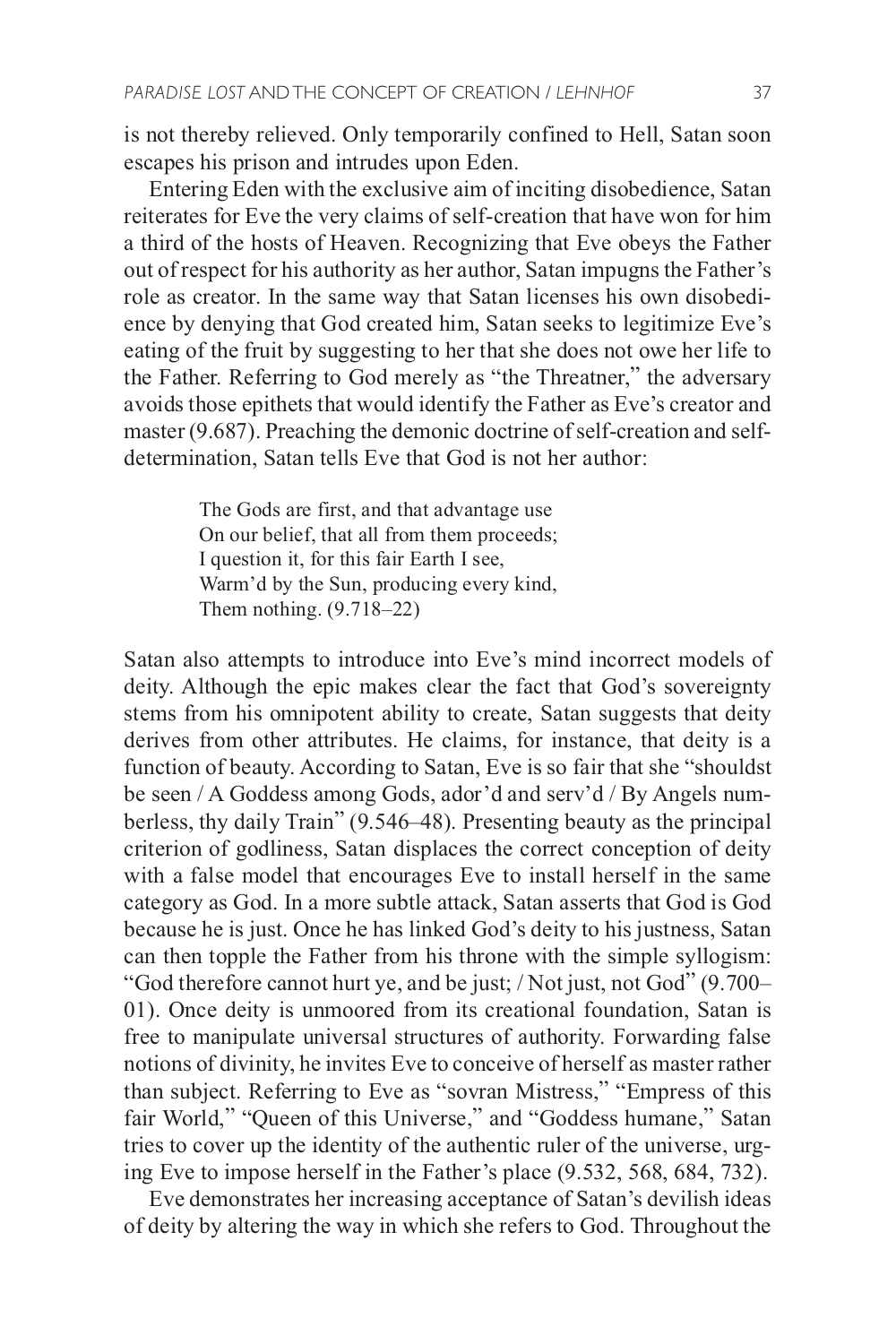epic Eve has customarily called the Father "Creator" or "Maker." As the Temptation proceeds, however, she foregoes that form of nominalization in order to adopt Satan's mode of address. Describing God as "Our great Forbidder," Eve echoes Satan's allusion to God as "the Threatner" (9.815, 687). Subscribing to Satan's skepticism, Eve comes to question the sovereignty of the Father. When Eve loses sight of the Creator-creature relationship that governs her existence, she disowns her Maker and shrugs off her creaturely obligations to him. As God himself explains, Eve disobeys as a result of her having been "flatter'd out of all, believing lies / Against [her] Maker" (10.42–43).

After she has eaten the forbidden fruit, Eve demonstrates the selfdeluded depths to which she has sunk, for she inverts the universal hierarchy wherein creatures worship creators. Although she admits that the Tree of Knowledge of Good and Evil is a created object, she nevertheless lavishes upon it "low Reverence" (9.835). Reversing the system of creation-based sovereignty, Eve acclaims the "Created" as "Sovran" (9.795–99).

At the conclusion of her idolatrous adoration, Eve returns to Adam, who immediately intuits her sinful condition. Adam's horror at his spouse's act soon gives way to his own act of disobedience. Unlike the fully deceived Eve, though, Adam transgresses "against his better knowledge" (9.998). Adam's lesser degree of deception is evident in his ruminations prior to partaking of the fruit. In contrast to Eve, Adam does not eschew the correct view of God in order to embrace Satan's theory that God is a "Threatner" who underhandedly uses the fact of his priority to convince all other existents that he is their source and, thus, their sovereign. Rejecting Satan's position of self-creation, Adam continues to insist upon his created status, referring to himself and his spouse as the Father's "prime Creatures" and "his Works" (9.940–41). Whereas Eve abandons the Father's proper title of "Creator," Adam continues to refer to God in this fashion. Nevertheless, Adam now qualifies the epithet in a way that demonstrates his willingness to compromise what he knows to be true in order to please Eve. Vitiating the correct view of the Father (Creator) with the Satanic view of the Father that Eve now endorses (Forbidder/Threatener), Adam calls God "Creator wise, / Though threatning" (9.938–39). Adam testifies to the Father's authority ("Creator wise") even as he undermines it with additional commentary ("though threatning") and unlawful actions (eating the fruit). Although Adam never forgets that God is his creator, he shows himself willing to transgress this knowledge even as he witnesses to its truth. Thus, Adam eats "not deceav'd, / But fondly overcome with Femal charm" (9.998–99).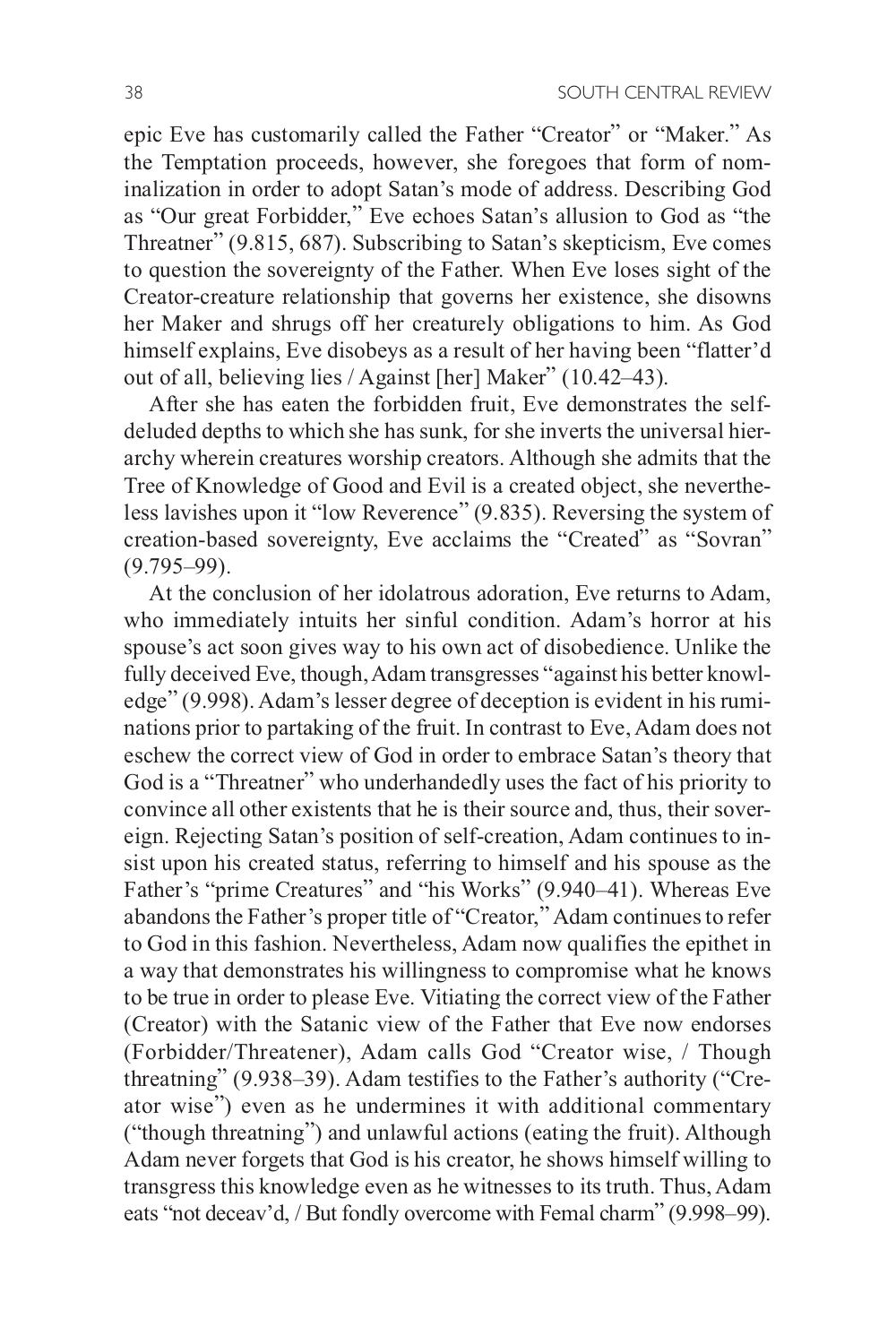Once he has sinned, however, Adam flirts with the Satanic viewpoint he has repudiated prior to the Fall. In the same way that Satan seeks to justify his rebellion by denying the Father's authorship, Adam tries to downplay his disobedience by contesting the conditions of his creation:

> Did I request thee, Maker, from my Clay To mould me Man, did I sollicite thee From darkness to promote me, or here place In this delicious Garden? (10.743–46)

Whereas Satan spurns the suggestion that God created him at all, Adam only accuses God of creating without the proper consent. The difference is monumental. Satan's outright refusal to acknowledge God's paternity allows for a sustained posture of disobedience. Because Adam only questions the manner in which God creates him rather than the fact that God has created him, Adam is unable to continue in his obdurate attitude. Adam cannot persist in his protestations against God's sovereignty insofar as he accepts God's identity as Creator. As long as he acknowledges his author, Adam cannot evade his essential obligations to that author. This relationship is perfectly encapsulated in the passage that concludes Adam's complaints concerning the conditions of his creation. The fallen man explains to himself:

> God made thee of choice his own, and of his own To serve him, thy reward was of his grace, Thy punishment then justly is at his Will. Be it so, for I submit, his doom is fair. (10.766–69)

Admitting that the Father made him ("God made thee of choice his own") Adam is compelled to abandon his obstinacy and submit to his maker: "Be it so, for I submit, his doom is fair." Adam's submission soon culminates in penitent supplication, a petition for forgiveness that ushers in an era of grace and redemption. Unlike Satan, Adam never doubts the Father's role in his genesis. It is his unwavering belief in God's creative ability that ultimately impels him to do something of which Satan is incapable—repent.

Thus, the difference between redemption and damnation, the distance between Satan's perpetual imprisonment and Adam's eventual exaltation, is in many ways reducible to the beliefs each espouses concerning God's role in creation. Adam recognizes that God is the universal Creator; Satan vehemently denies God's creative hand. Satan's denial constitutes nothing less than a rejection of God because the ability to create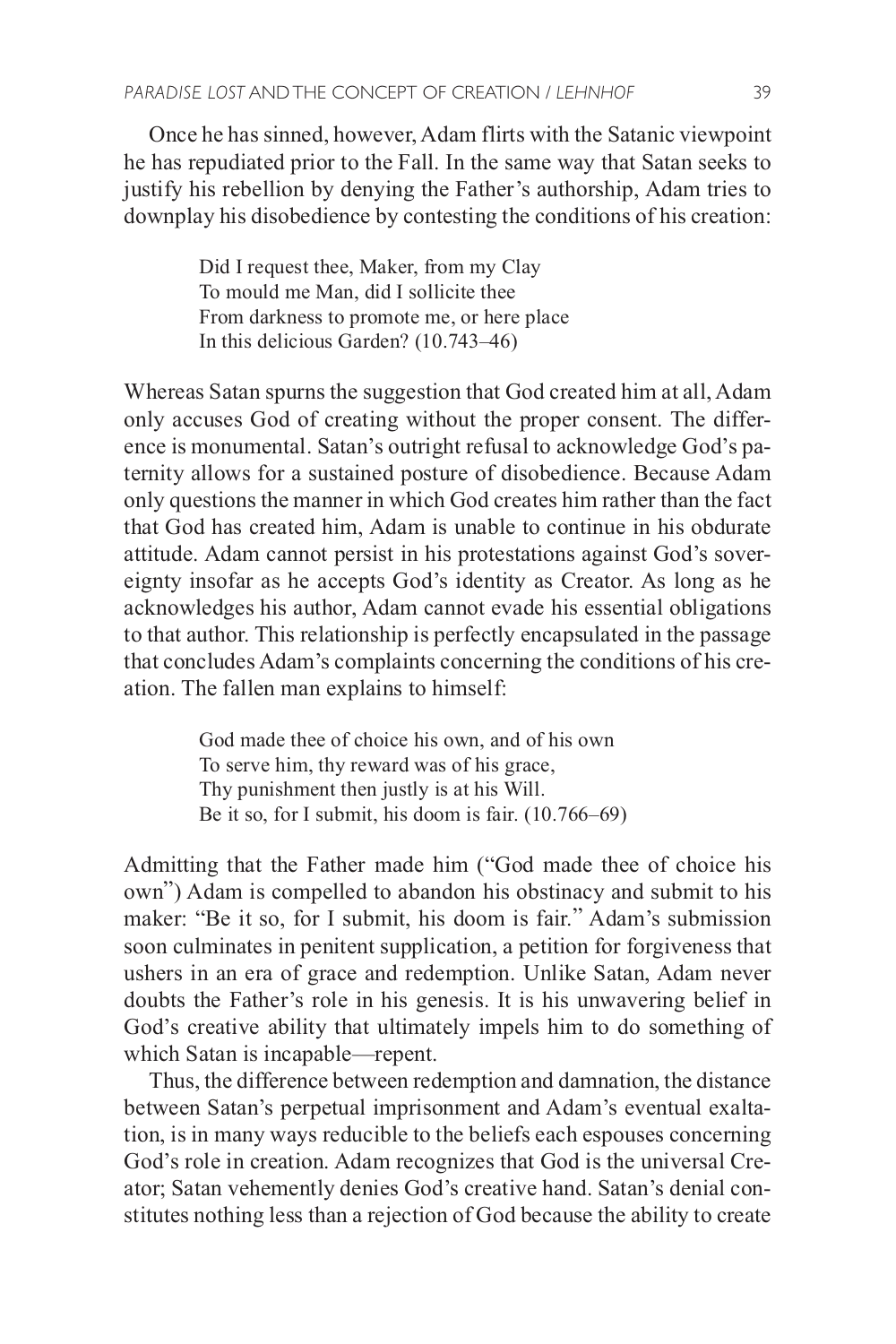constitutes the defining attribute of deity in Milton's monist universe. Creation is crucial to *Paradise Lost* because the power to give life, rather than a divine ousia or essence, operates as the primary identifier of the one and only true God. Everything in the epic hinges on acts of divine authorship because authorship establishes divinity.

#### **NOTES**

This essay has grown out of observations that Lara Bovilsky shared with me several years ago; I am indebted to her for giving me a beginning. Leigh DeNeef, Roy Flannagan, Maureen Quilligan, and Laurie Shannon were kind enough to read early drafts of this work. I would also like to thank Paul Parrish, my reader at the *South Central Review*, for his valuable suggestions for revision.

1. W.B.C. Watkins, *An Anatomy of Milton's Verse* (Baton Rouge: Louisiana State University Press, 1955), 44–46.

2. Michael Lieb, *The Dialectics of Creation* (Amherst: University of Massachusetts Press, 1970), 10 n.10.

3. Lieb, *Dialectics of Creation*, 7.

4. All references to *Paradise Lost*, cited parenthetically by book and line number, come from the *Riverside Milton*, ed. Roy Flannagan (Boston: Houghton Mifflin, 1998).

5. Michael Bauman, *Milton's Arianism*, Sprache und Literatur Series, vol. 26 (Frankfurt: Verlag Peter Lang, 1987), 86.

6. Bauman, *Milton's Arianism*, 86–87.

7. In a separate essay I examine these ideas as they manifest themselves in the *Christian Doctrine*, Milton's theological treatise. Drawing upon the doctrinal pronouncements made therein, I discuss in greater detail the way in which Milton's concept of God diverges from orthodox theology, and the manner in which his monism impels him to adopt a creation-based concept of deity. See "Deity and Creation in the *Christian Doctrine*," *Milton Quarterly* 35, no. 4 (December 2001): 232–44.

8. Stephen B. Dobranski, *Milton, Authorship, and the Book Trade* (Cambridge: Cambridge University Press, 1999), 22–23.

9. Dobranski, *Milton, Authorship, and the Book Trade*, 18. Significantly, the title page of Milton's 1645 *Poems* makes just such a claim, adverting that the poems of Mr. John Milton are "Printed by his true Copies."

10. Mark Rose, "The Author as Proprietor: *Donaldson v. Becket* and the Genealogy of Modern Authorship," *Representations* 23 (Summer 1988): 55; John Milton, *Complete Prose Works of John Milton*, eds. Don M. Wolfe et al., 8 vols. (New Haven: Yale University Press, 1953–82), 2:570.

11. Milton, *Complete Prose Works*, 3:365.

12. Regina M. Schwartz, *Remembering and Repeating: Biblical Creation in Paradise Lost* (Cambridge: Cambridge University Press, 1988), 1.

13. Although Philip Gallagher's reading of *Paradise Lost* does not address Milton's idea of deity, it is interesting to note that Gallagher believes the precise moment of Satan's sin to be the instance in which he utters the doctrine of self-raising. After citing Satan's claim to be "self-begot" and "self-raised" in 3.859–63, Gallagher exclaims: "This is sin's moment . . . [This] denial of origins originates both Satan and his sin. . . . By repudiating his creaturely contingency, Lucifer becomes sin-full in deed, a once